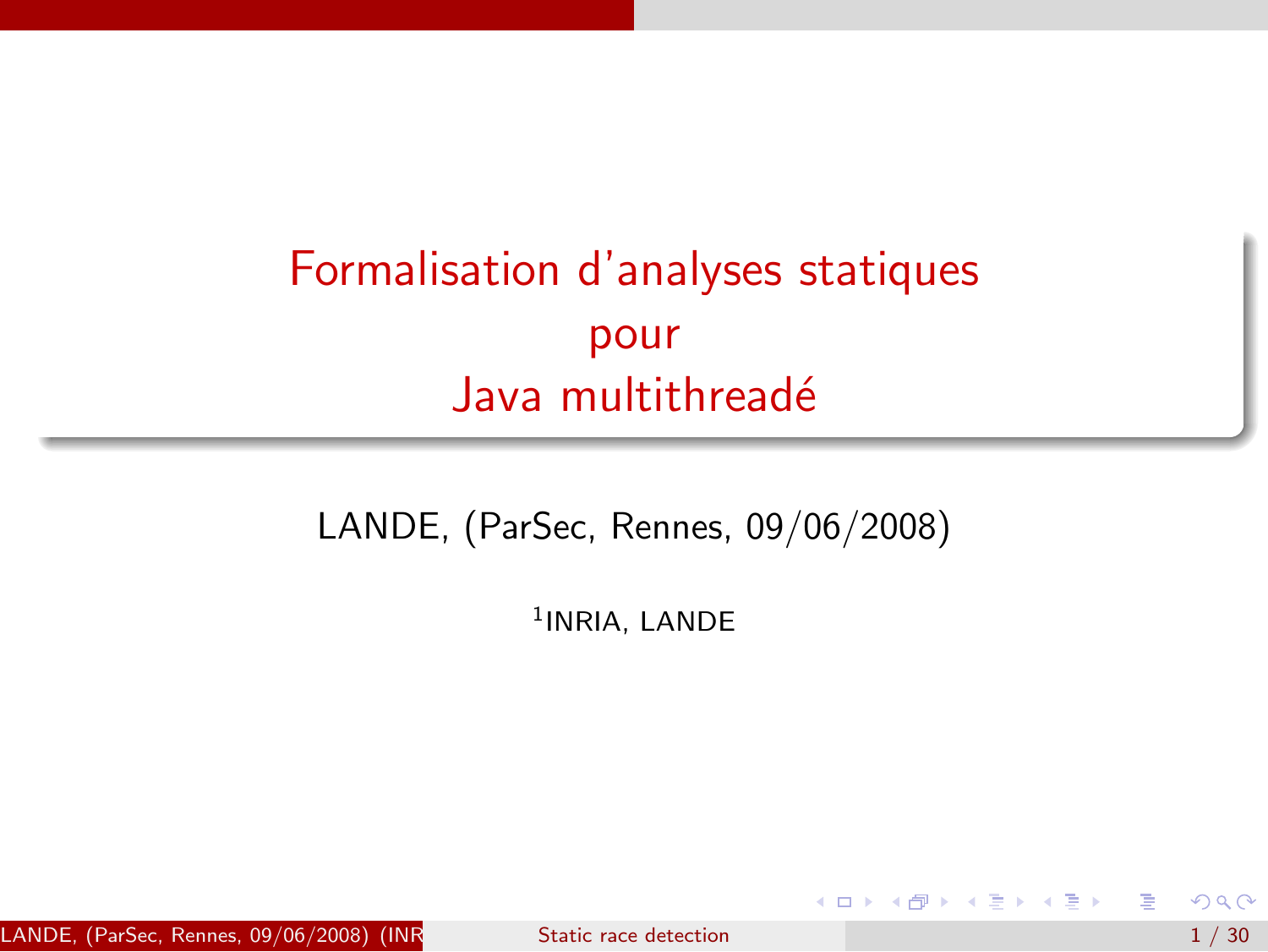# **Outline**

## **Contexte**

Analyse statique de bytecode Java séquentiel

- e.g : non-null pointer, contrôle de ressources,...
- $\bullet$  interprétation abstraite
- **•** certification Coq

## **Objectif**

Etendre ces techniques au multithreading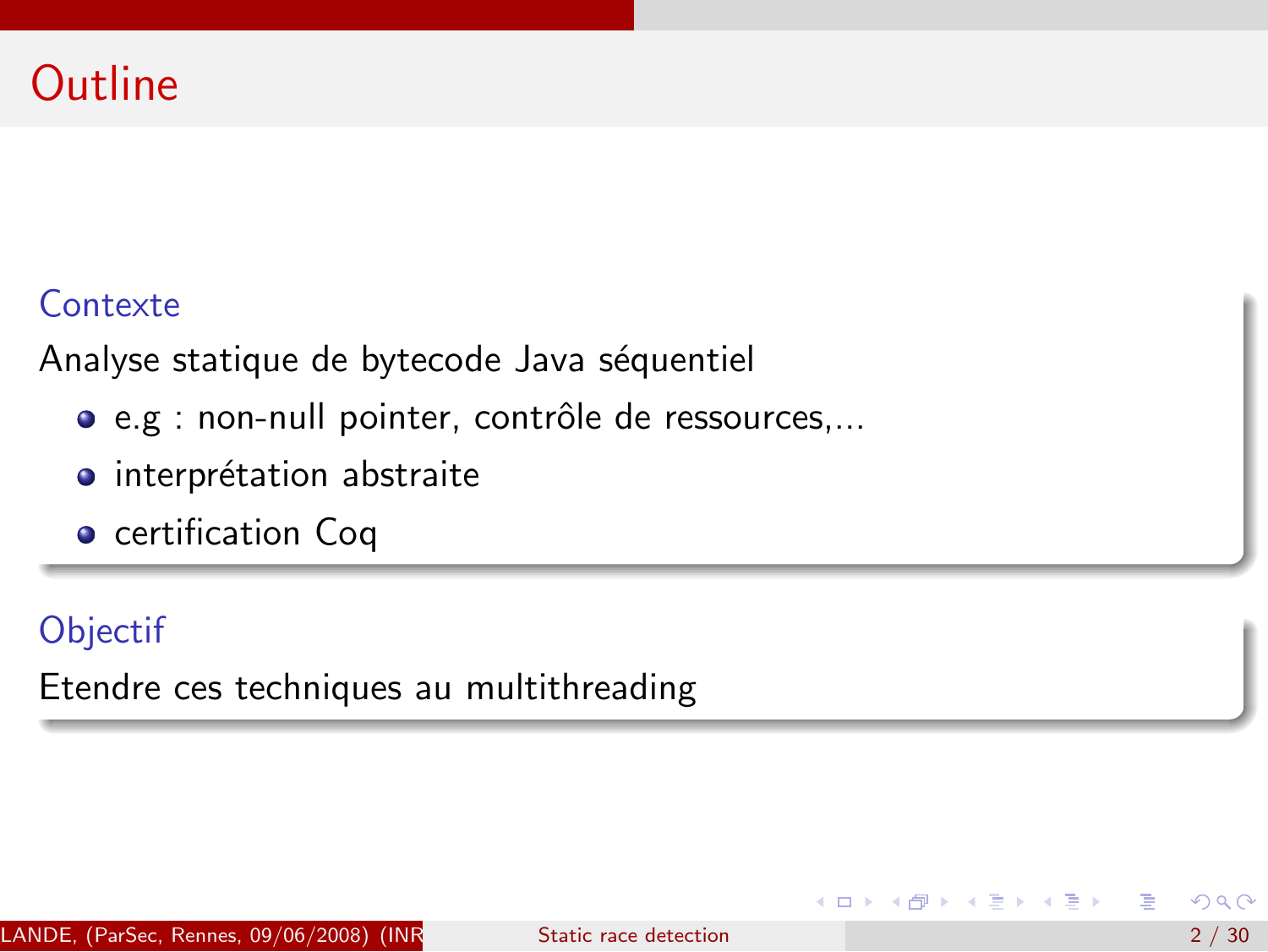#### Prouver la bonne synchronisation

Certification<sup>a</sup> d'une analyse statique (Naik & Aiken, POPL'07).

<sup>a</sup>(définition?)

#### Analyser des programmes bien synchronisés

Définition et certification d'analyses statiques reposant sur l'hypothèse de bonne synchronisation.

化重新 化重新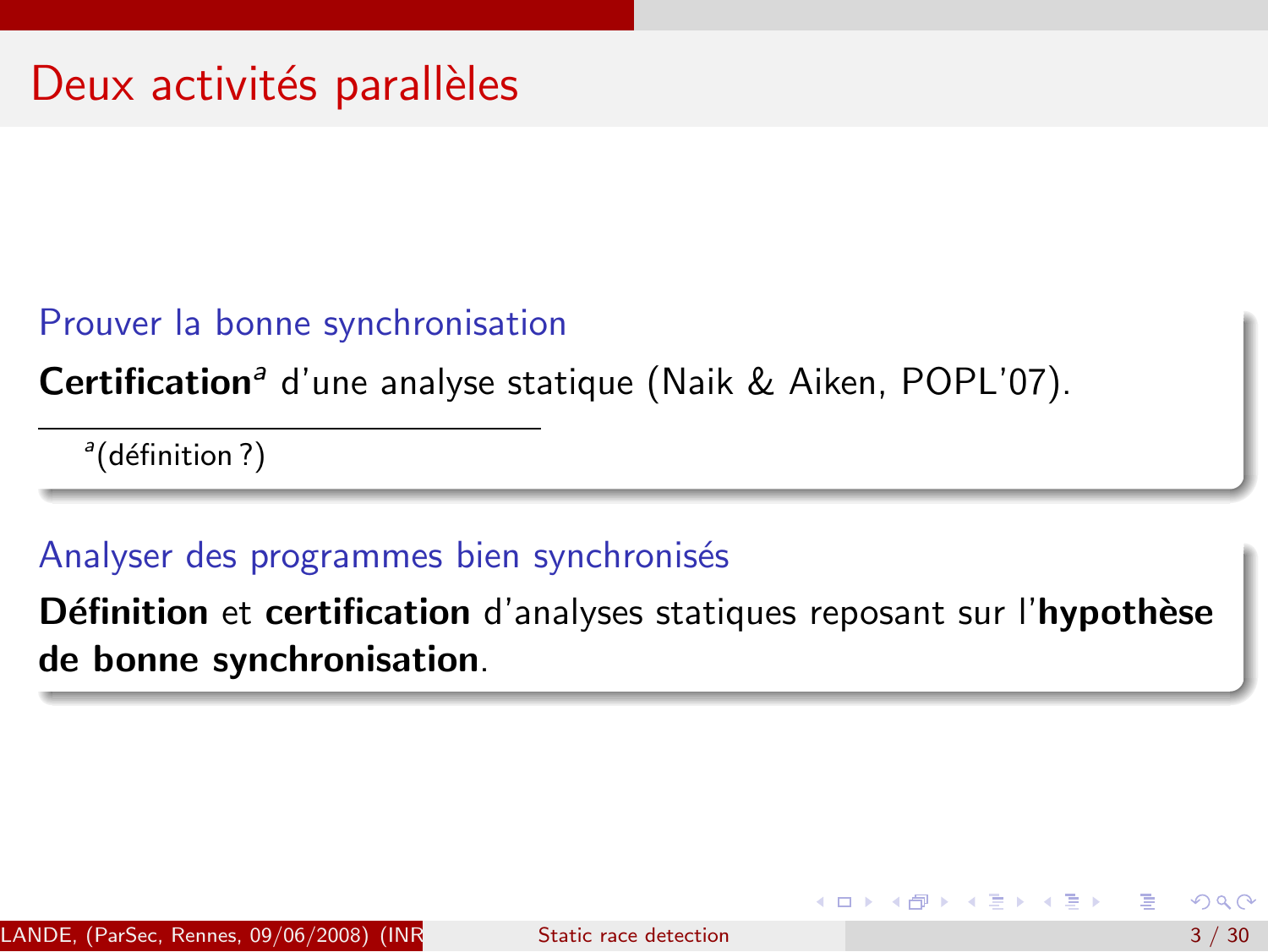









LANDE, (ParSec, Rennes, 09/06/2008) (INR Static race detection  $4/30$ 

活

メロメ メ都 メメ きょくきょ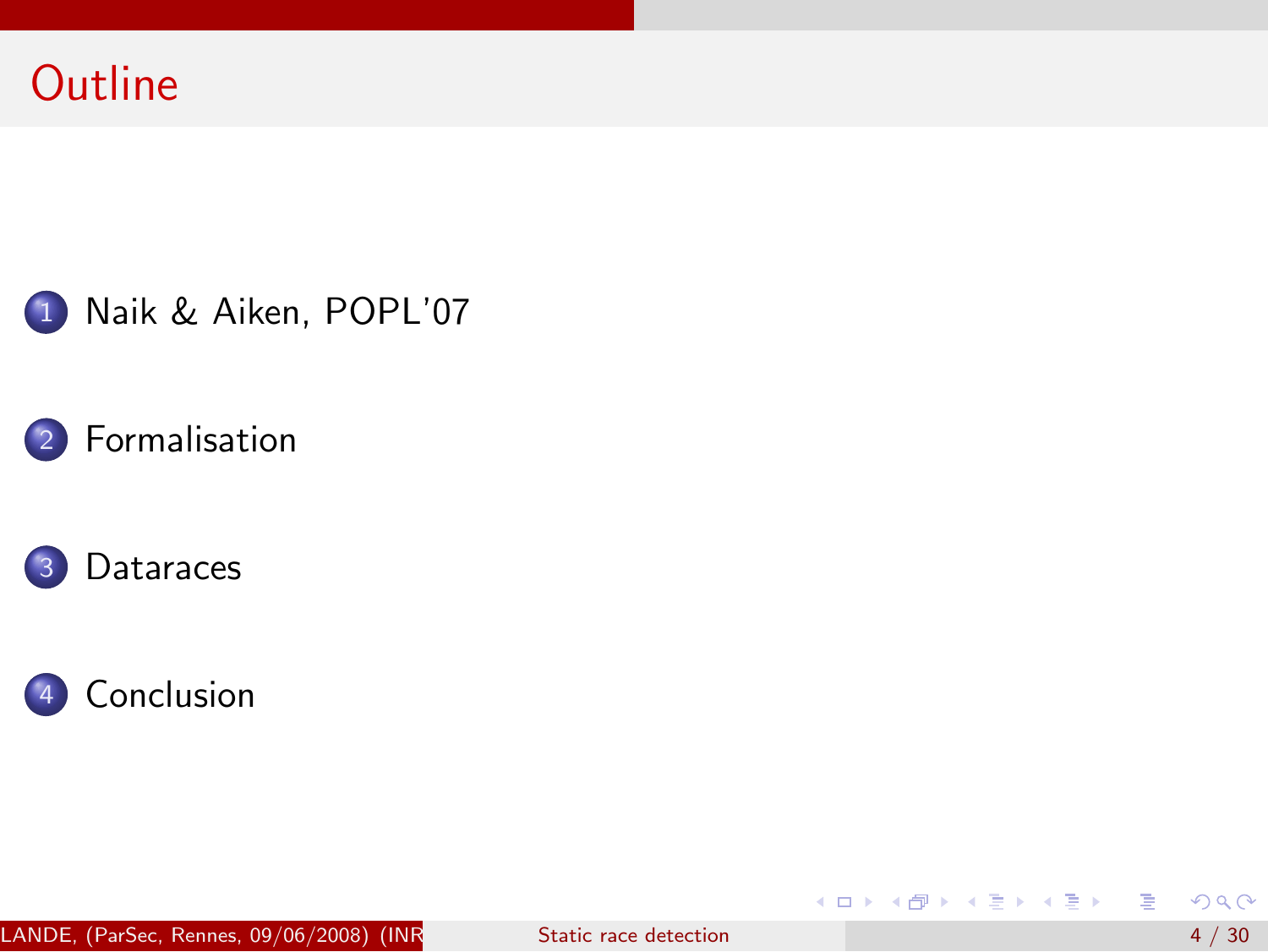# Naik & Aiken, POPL'07

<span id="page-4-0"></span>重

イロト イ部 トイモト イモト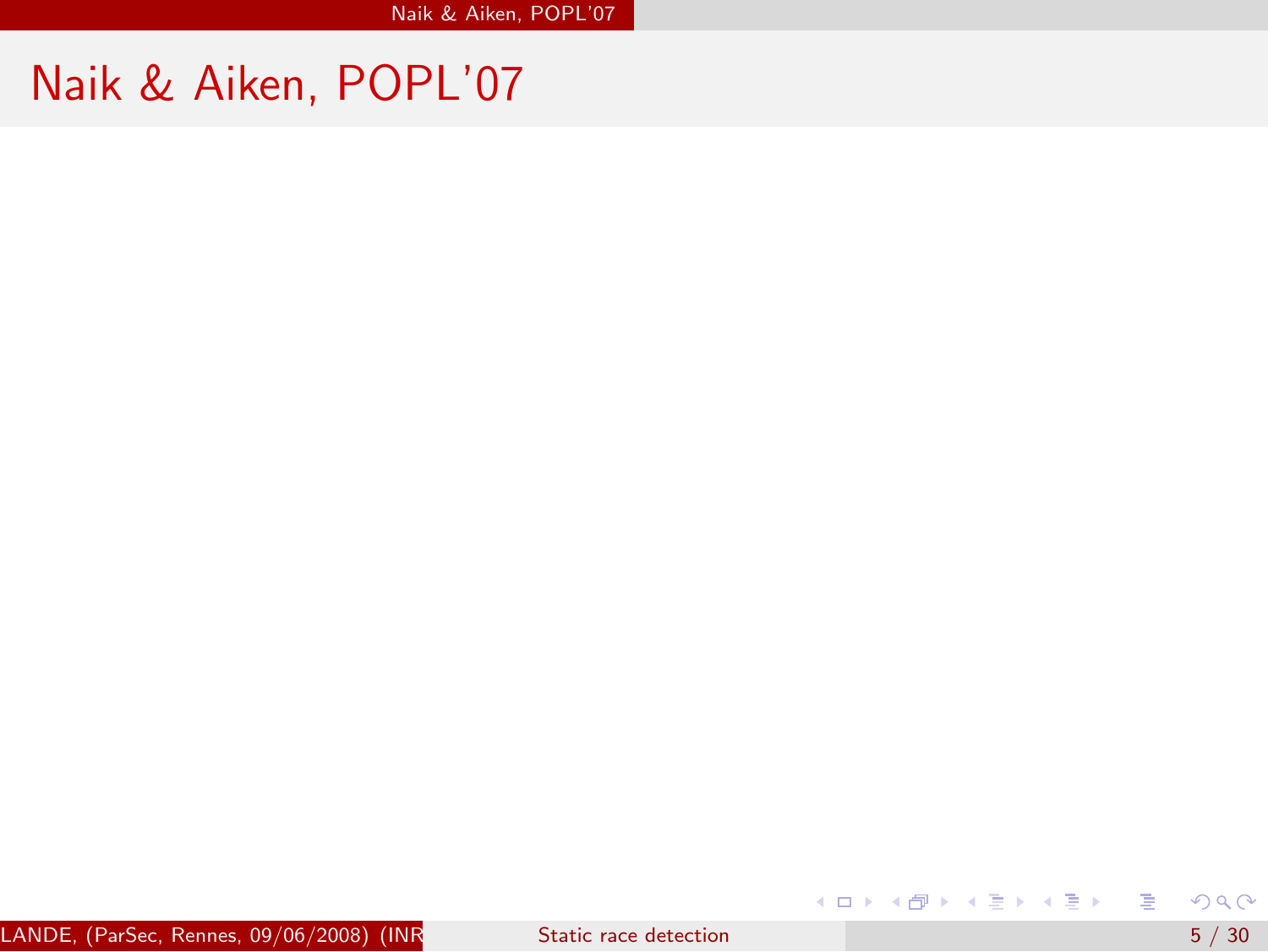## Naik & Aiken, POPL'07

- $\bullet$  calcul des **paires d'accès**<sup>a</sup> du programme (au moins une écriture)
- Elimination, par étapes successives<sup>b</sup>, **de** paires non impliquées dans une datarace
- But du jeu : terminer avec un ensemble de paires vide

<sup>a</sup>points de programme  $^b$ analyse statique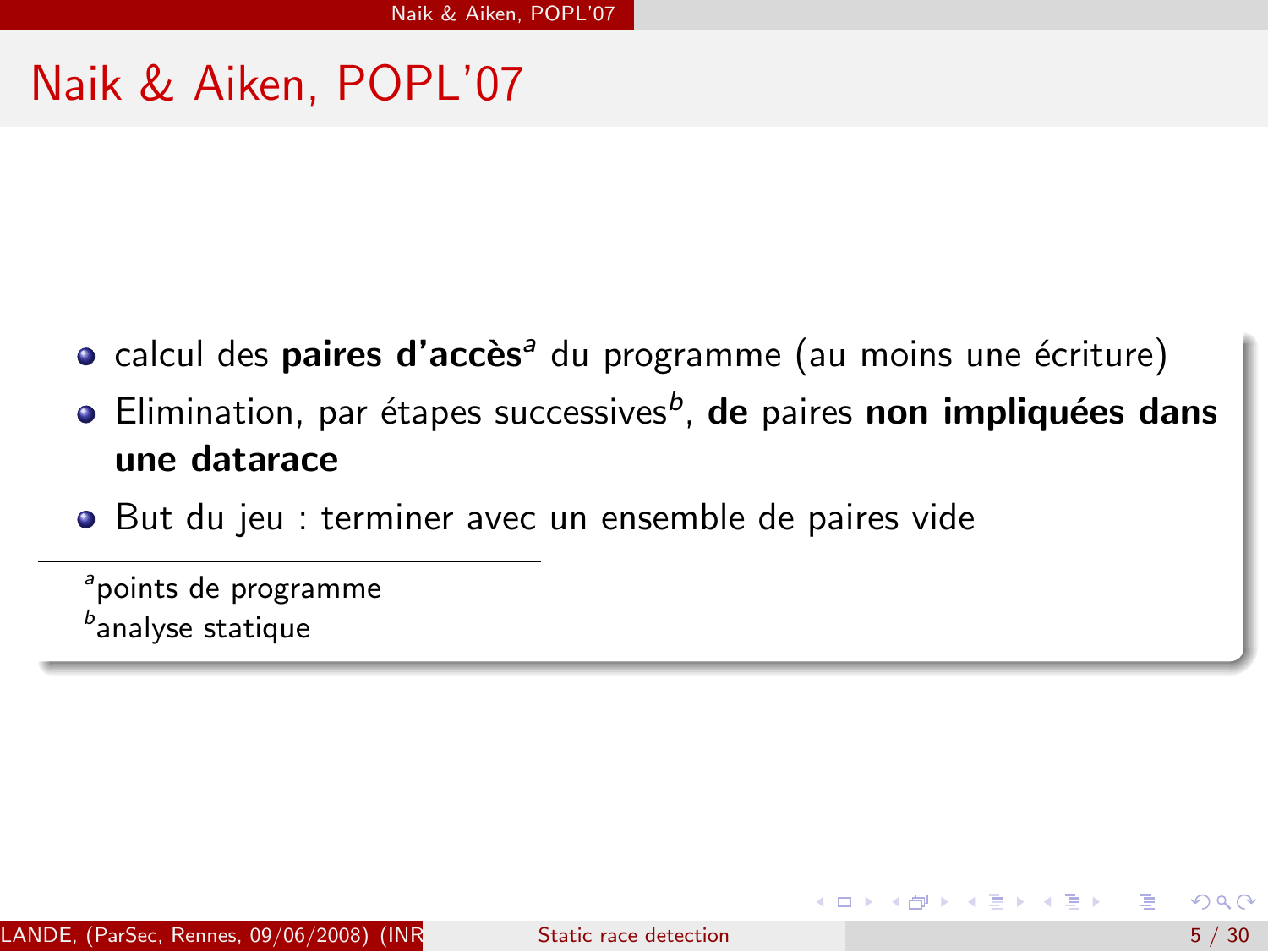## **Etapes**

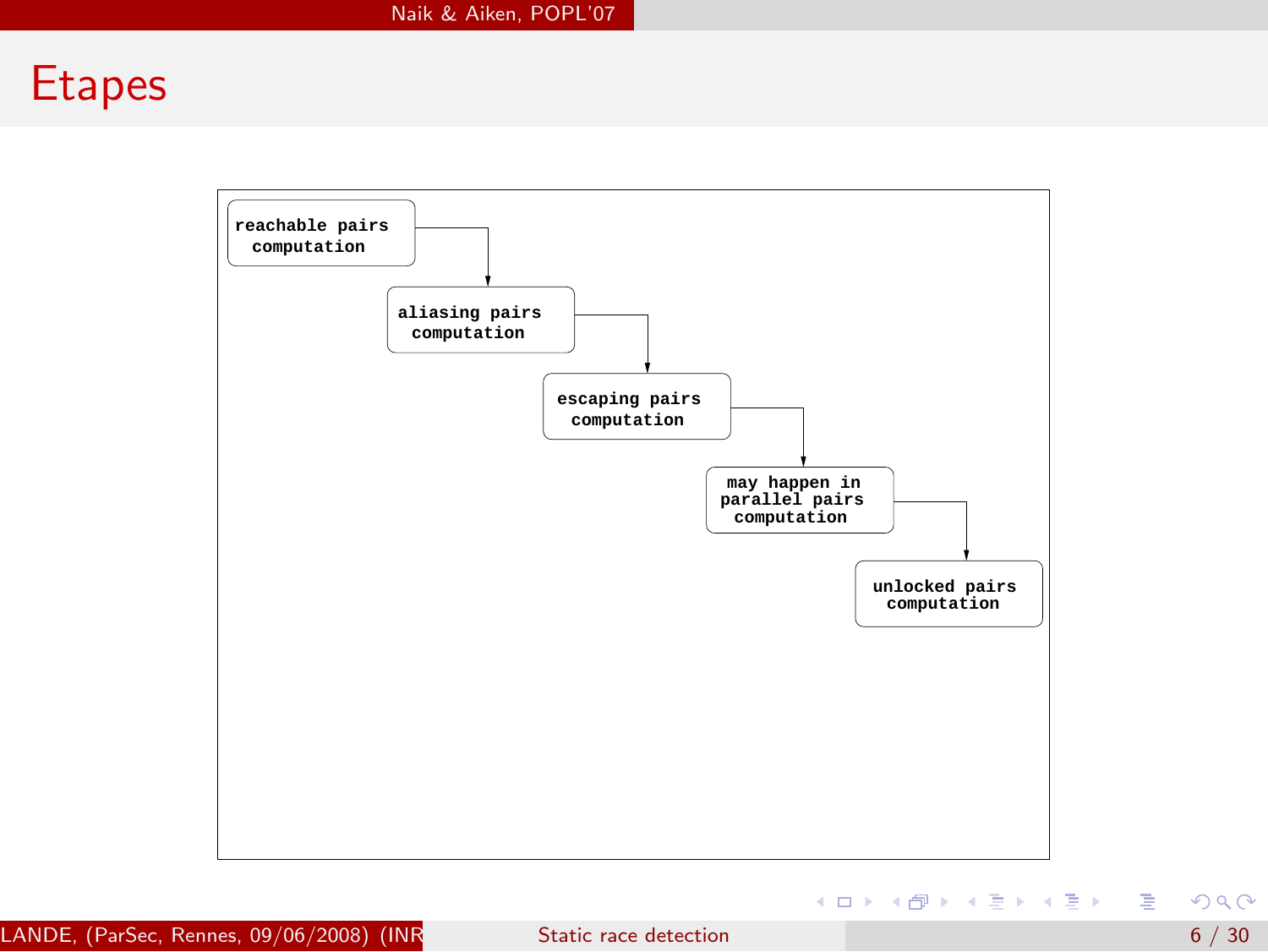## **Etapes**

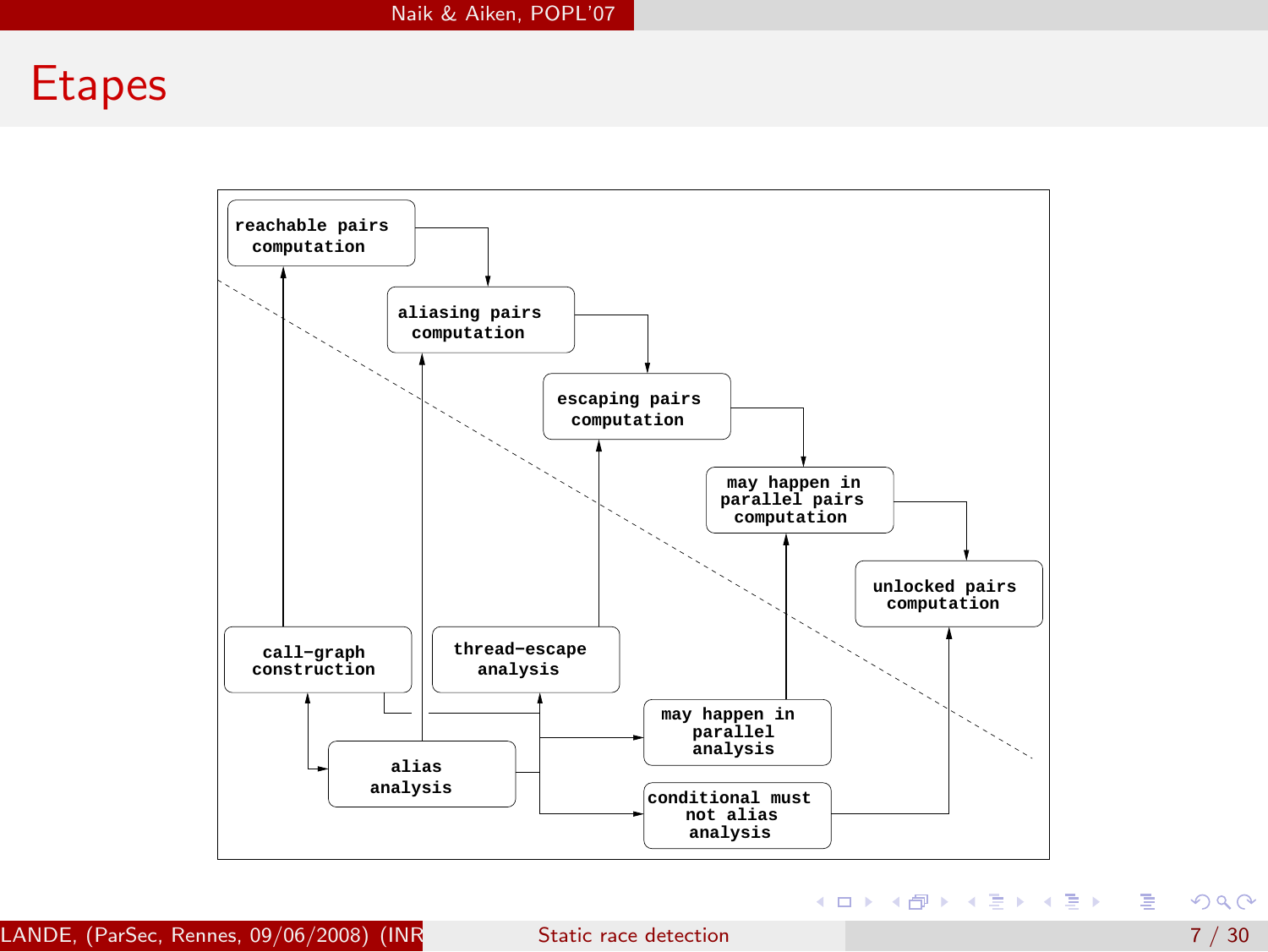## Exemple

| thread t     | thread $t'$           |
|--------------|-----------------------|
| $sync(A)$ {  | $sync(A)$ {           |
|              |                       |
| $x.f.g = .;$ | $x.f.g = \frac{1}{x}$ |

case A of

重

イロト イ部 トイモト イモト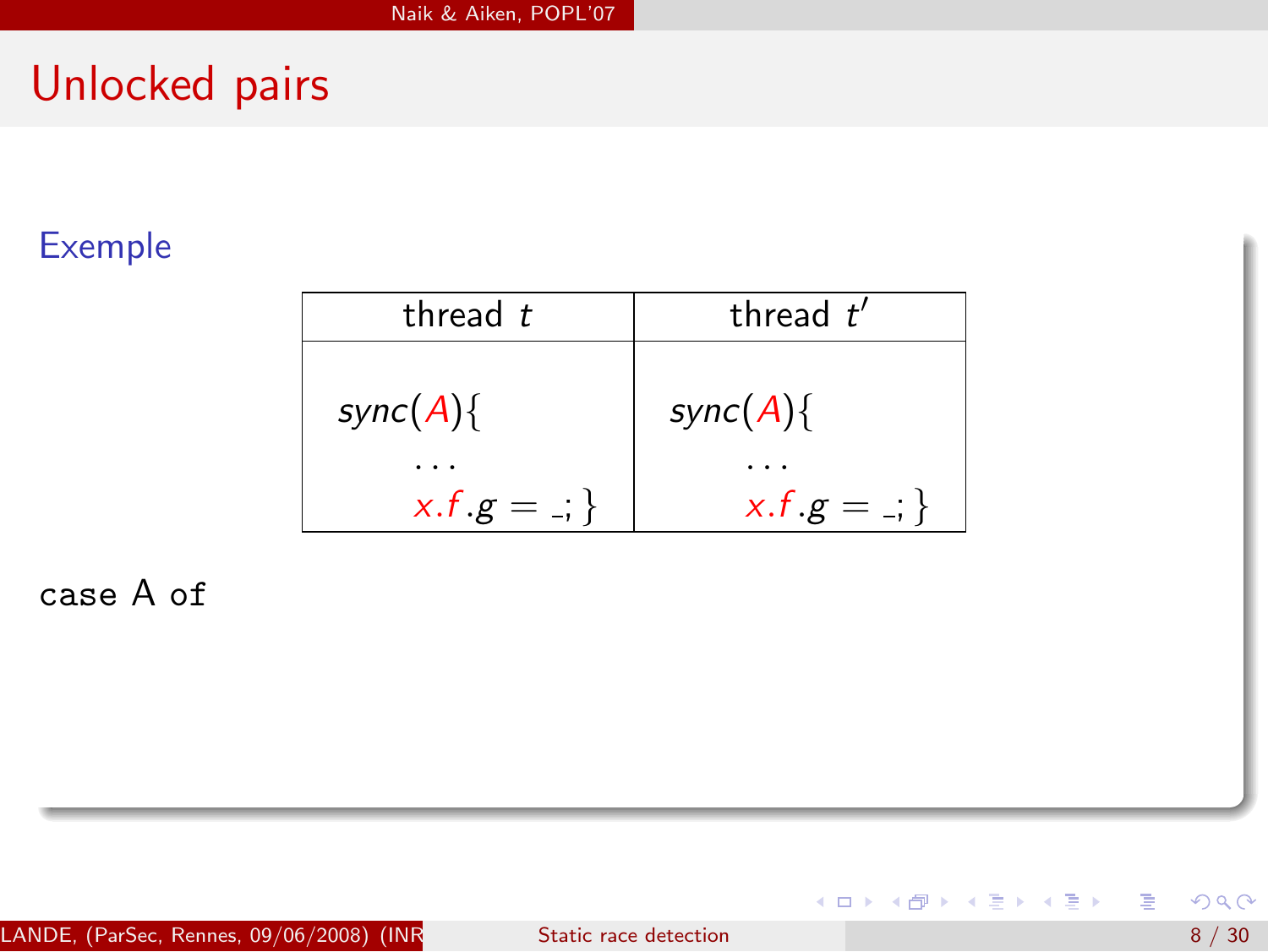#### Exemple

| thread $t$            | thread $t'$           |
|-----------------------|-----------------------|
| $sync(A)$ {           | $sync(A)$ {           |
| $x.f.g = \frac{1}{x}$ | $x.f.g = \frac{1}{x}$ |

case A of

 $\bullet$  ClassId.f, ok(ME)

活

イロト イ部 トイヨ トイヨト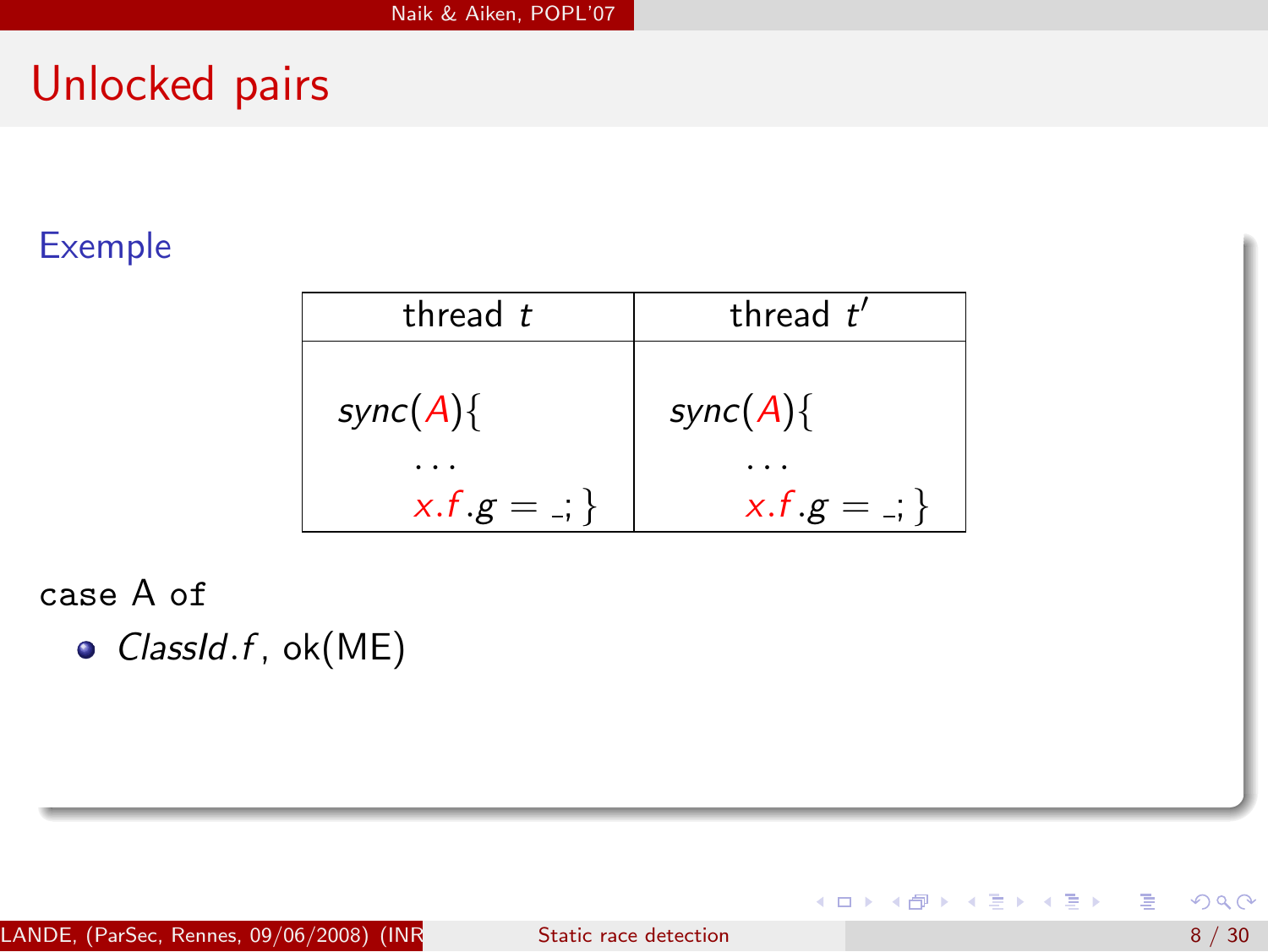## Exemple

| thread $t$            | thread $t'$           |
|-----------------------|-----------------------|
| $sync(A)$ {           | $sync(A)$ {           |
|                       |                       |
| $x.f.g = \frac{1}{x}$ | $x.f.g = \frac{1}{x}$ |

case A of

\n- $$
ClassId.f
$$
,  $ok(ME)$
\n- $x.f$
\n- $[x.f]_t = [x.f]_{t'},$ ,  $ok(ME)$
\n- $[x.f]_t \neq [x.f]_{t'},$ ,  $ok$
\n

重

イロト イ部 トイモト イモト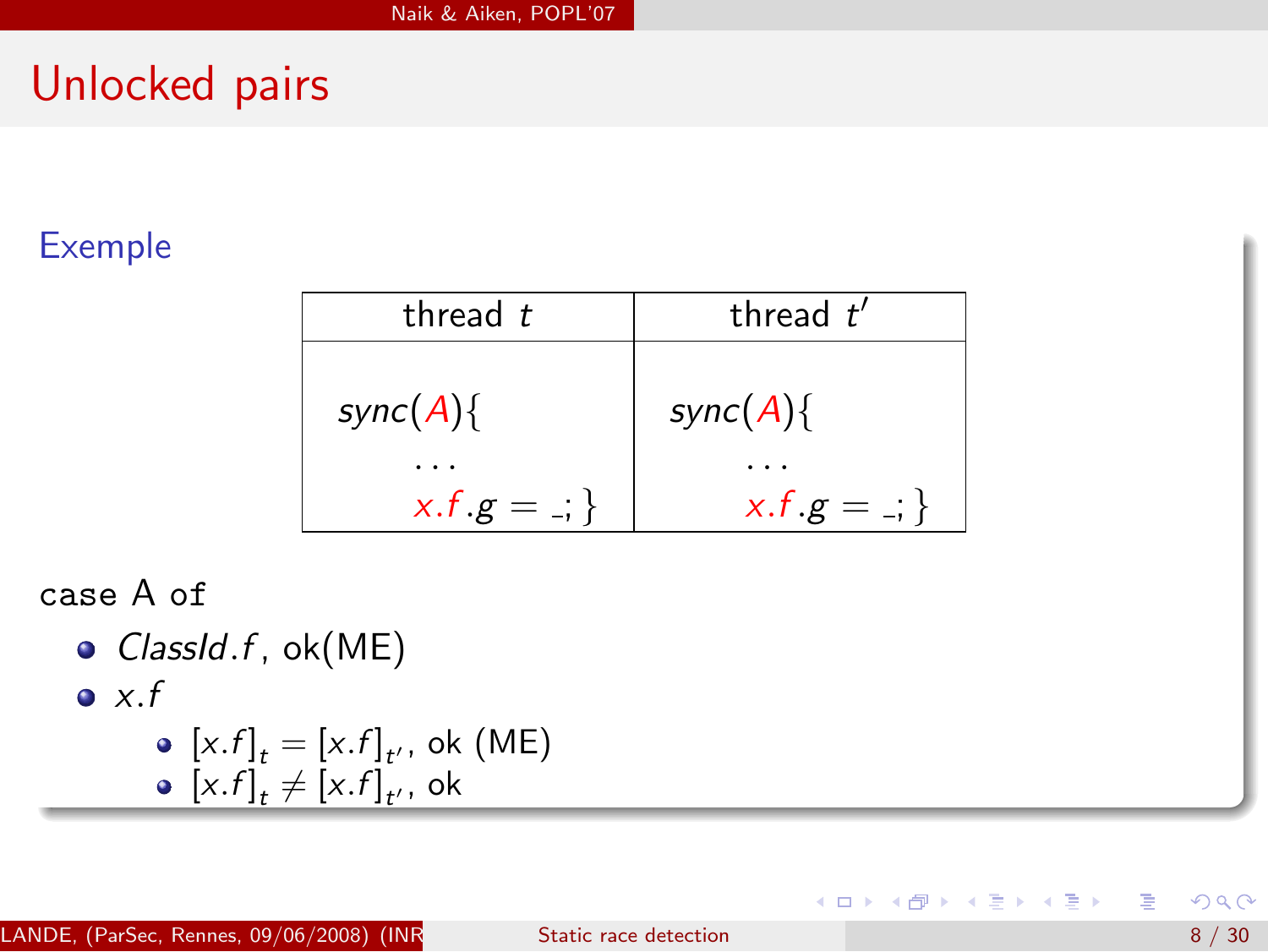#### Exemple

| thread $t$            | thread $t'$           |
|-----------------------|-----------------------|
| $sync(A)$ {           | $sync(A)$ {           |
|                       |                       |
| $x.f.g = \frac{1}{x}$ | $x.f.g = \frac{1}{x}$ |

case A of  $\bullet$  *ClassId.f, ok(ME)*  $\bullet x.f$  $[x.f]_t = [x.f]_{t'}$ , ok (ME)  $[x.f]_t \neq [x.f]_{t'}$ , ok

 $\bullet$  x

 $[x]_t = [x]_{t'}$ , ok(ME)

メ都 トメミトメミト

$$
\begin{aligned} \n\bullet \ [x]_t \neq [x]_{t'}, \text{ ok } \underline{\text{if}}\\ \n[x.f]_t \neq [x.f]_{t'} \n\end{aligned}
$$

4 0 8

目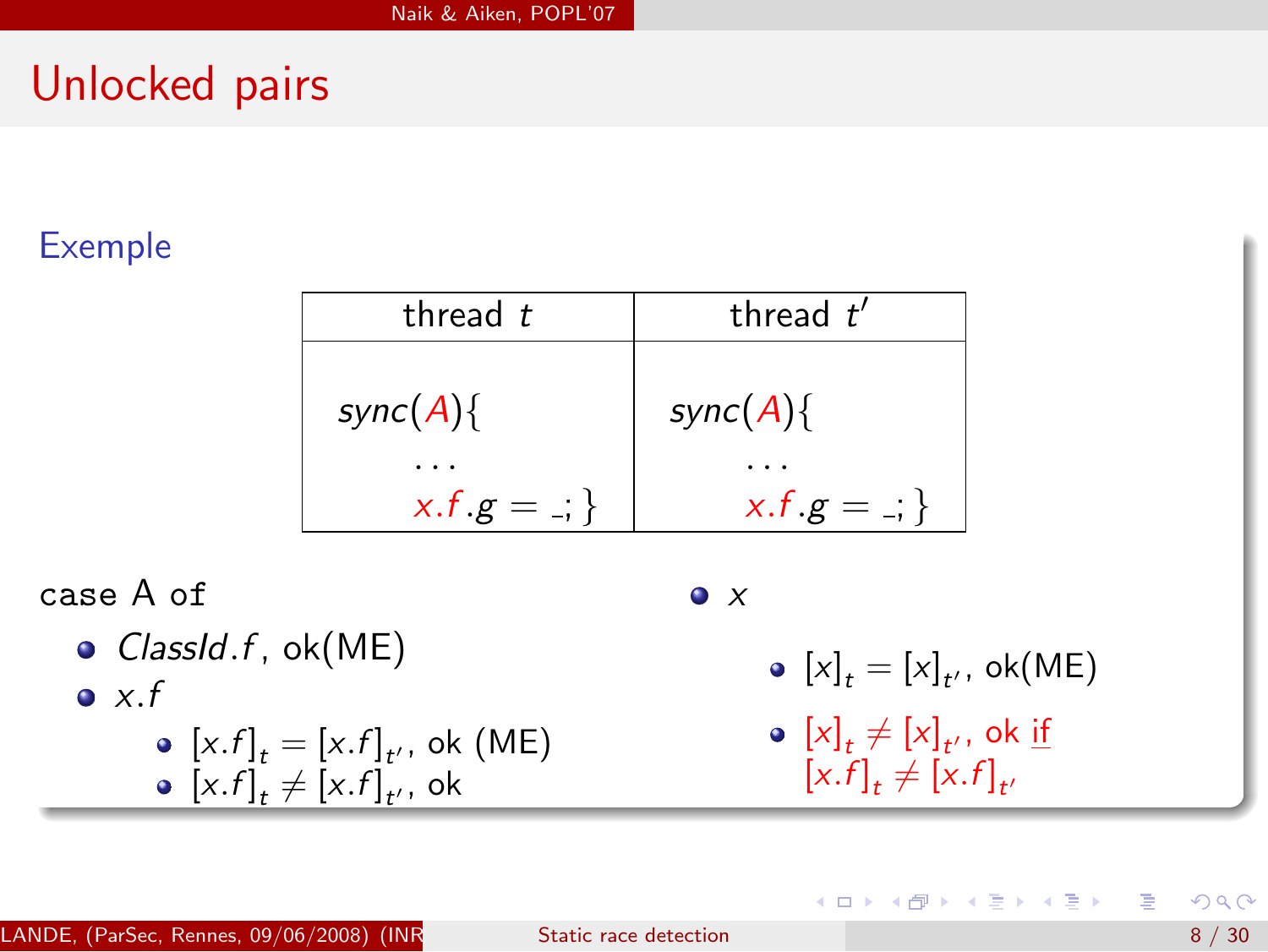#### Exemple

$$
\begin{array}{c|c|c|c|c} \text{for } (i = 0; i < n; i++) \{ & \text{array}[i] = \text{new } C; & & \rightarrow & \text{for } (i = 0; i < m; i++) \{ & \text{array}[i] = \text{new } C; & & \rightarrow & \text{array}[\ast]; & \text{array}[i] \text{, } f = \text{new } D \} \end{array}
$$



重

メロメ メ都 メメ きょくきょ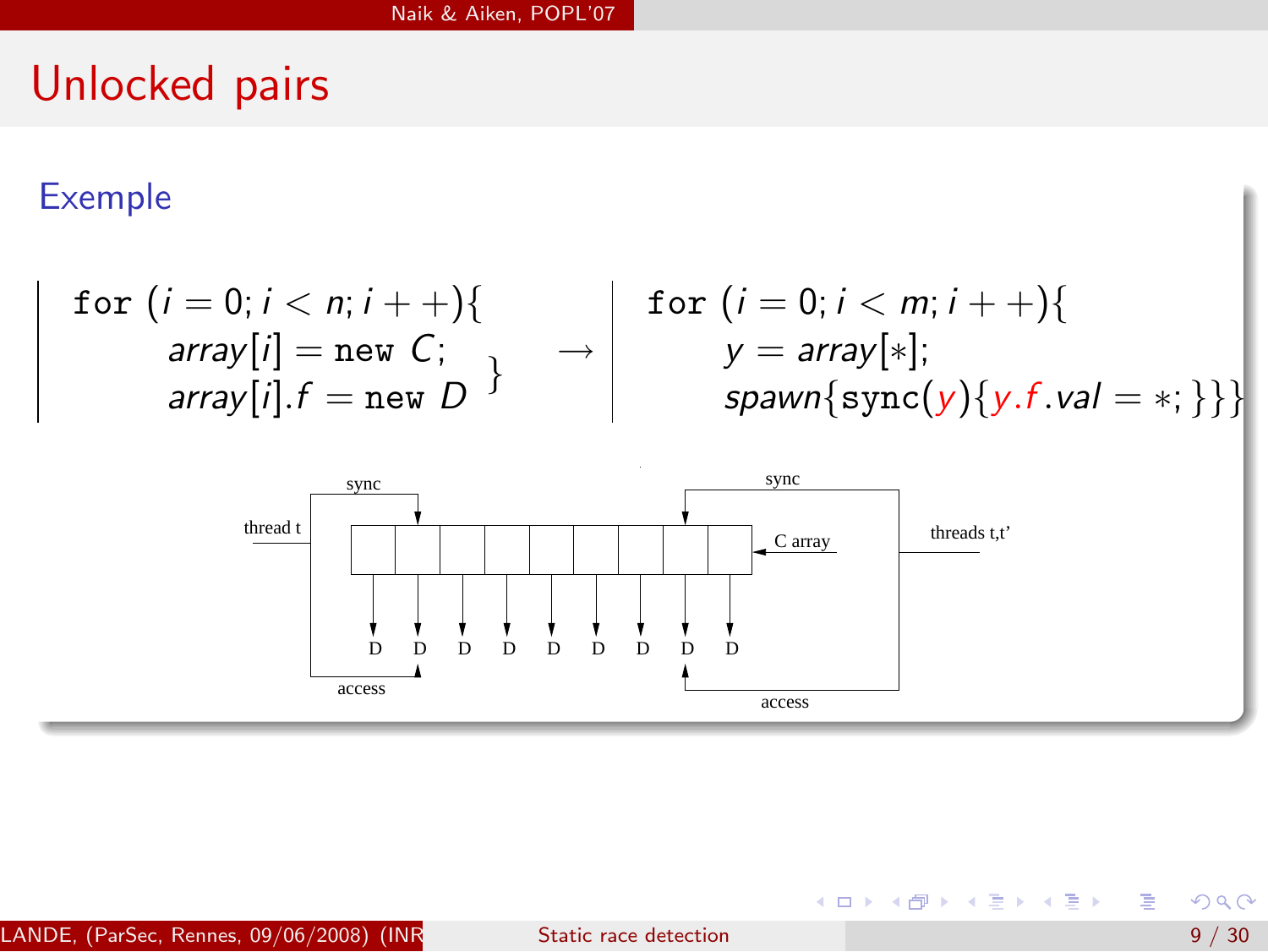#### Exemple

$$
\begin{array}{c|c|c|c|c} \text{for } (i = 0; i < n; i++) \{ & \text{for } (i = 0; i < m; i++) \{ & \text{array}[i] = \text{new } C; & & \rightarrow & \text{array}[\ast]; \\ \text{array}[i] \text{if } = \text{new } D & & & \rightarrow & \text{spawn} \{ \text{sync}(y) \{ y.f.val = *; \} \} \} \end{array}
$$



 $\Box$ 

4 FV

T

Conditional must-not aliasing

 $MustNotAlias(x, y) \Rightarrow MustNotAlias(x...f, y...f)$ 

LANDE, (ParSec, Rennes, 09/06/2008) (INR Static race detection 9 / 30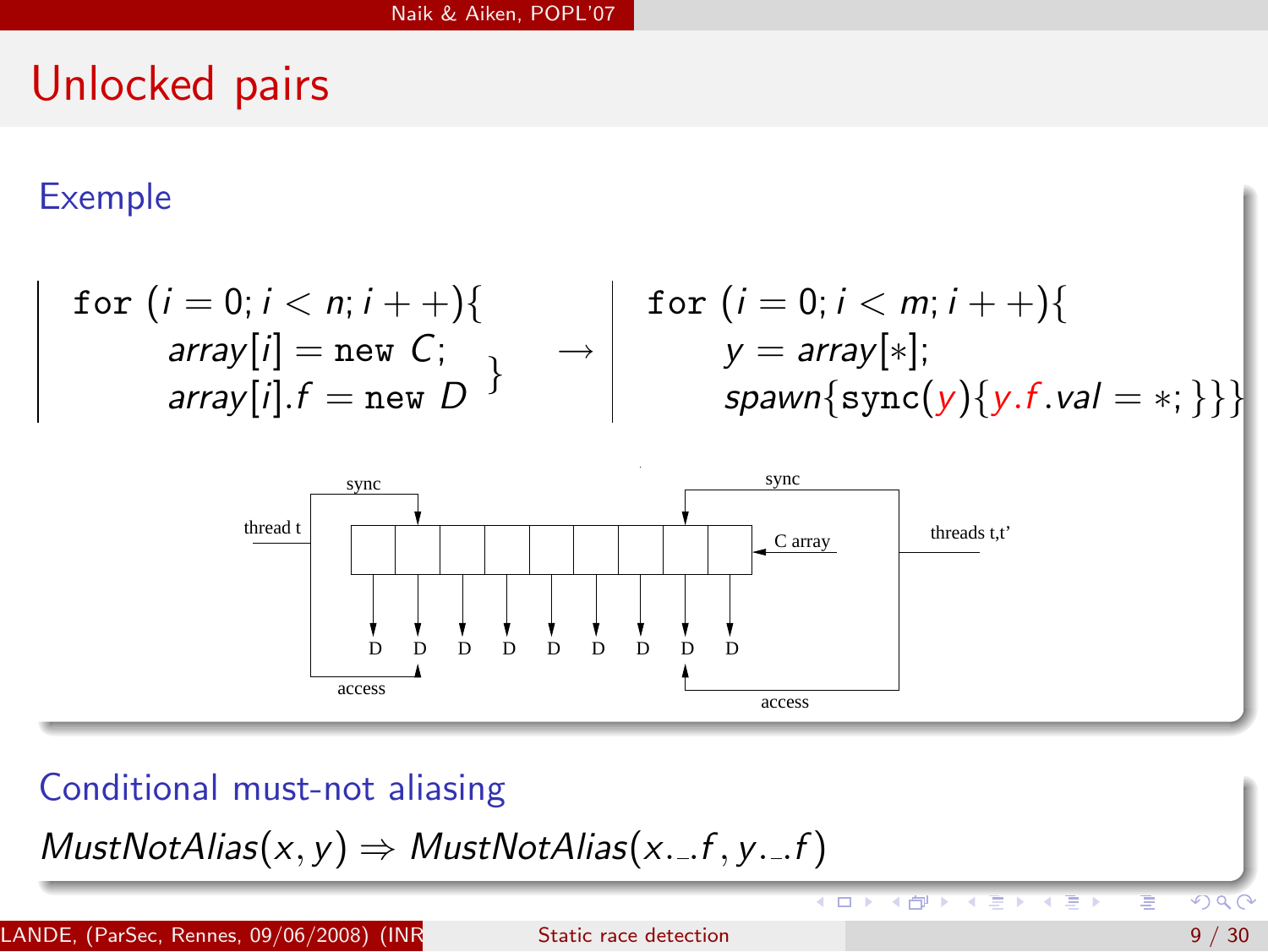## Disjoint Reachability

#### Disjoint Reachability

 $DR({a_1, ..., a_n}) = {a | (a \in \bigcap_{i=1,2} Reachable(a_{k_i})) \Rightarrow k_1 = k_2}$ 

#### Example



LANDE, (ParSec, Rennes, 09/06/2008) (INR  $\overline{\phantom{a}}$ Static race detection  $\overline{\phantom{a}}$  10 / 30

э

イロト イ押ト イヨト イヨト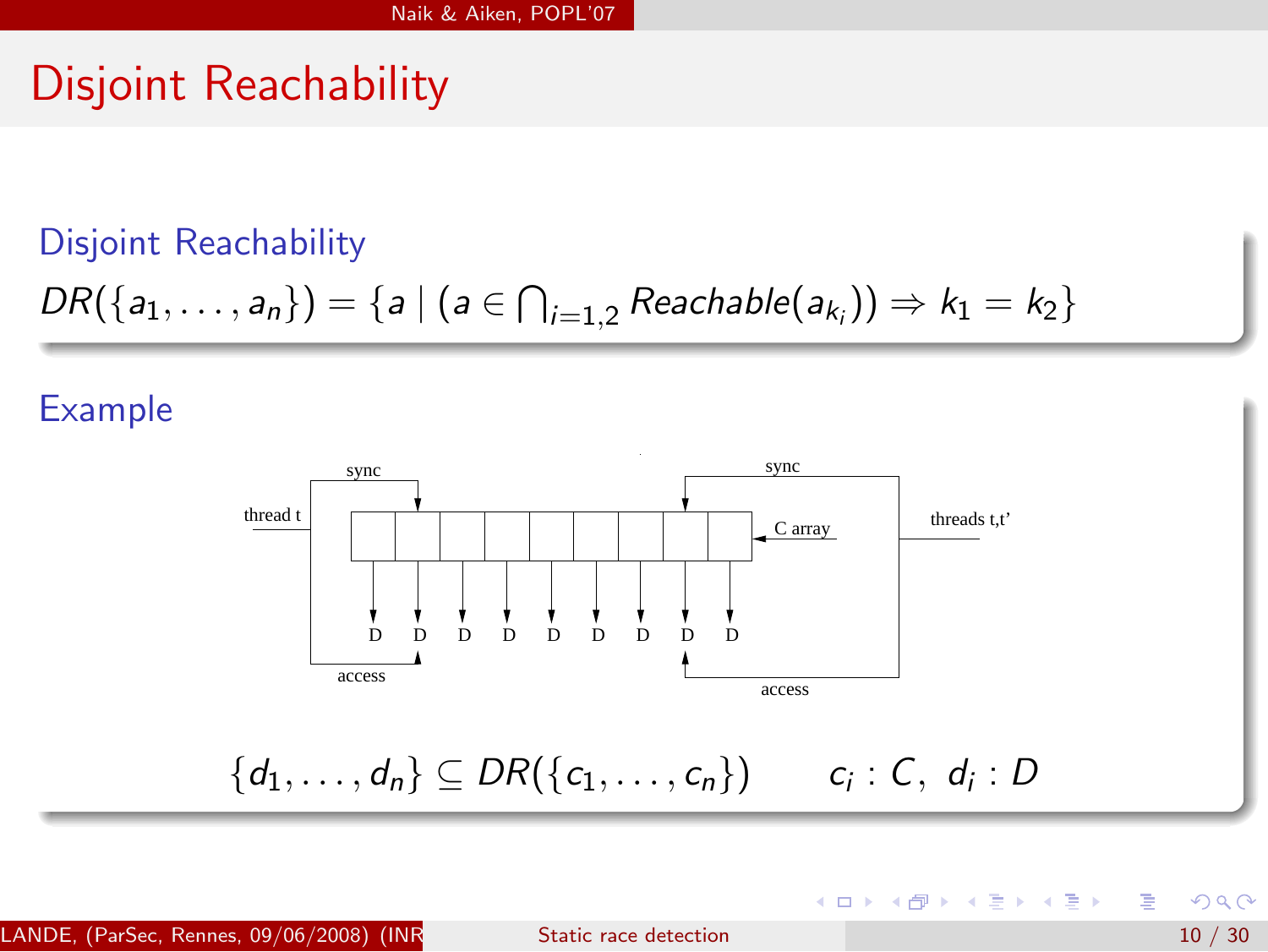## Conditionnal must-not aliasing

$$
sync(x){\ldots x...f} = \ldots} \mid sync(y){\ldots y...f} = \ldots
$$

$$
P^a(x...f) \cap P(y...f) \subseteq DR^{\#}(P(x) \cup P(y))
$$

<sup>a</sup>Points-to analysis

重

イロト イ部 トイヨ トイヨト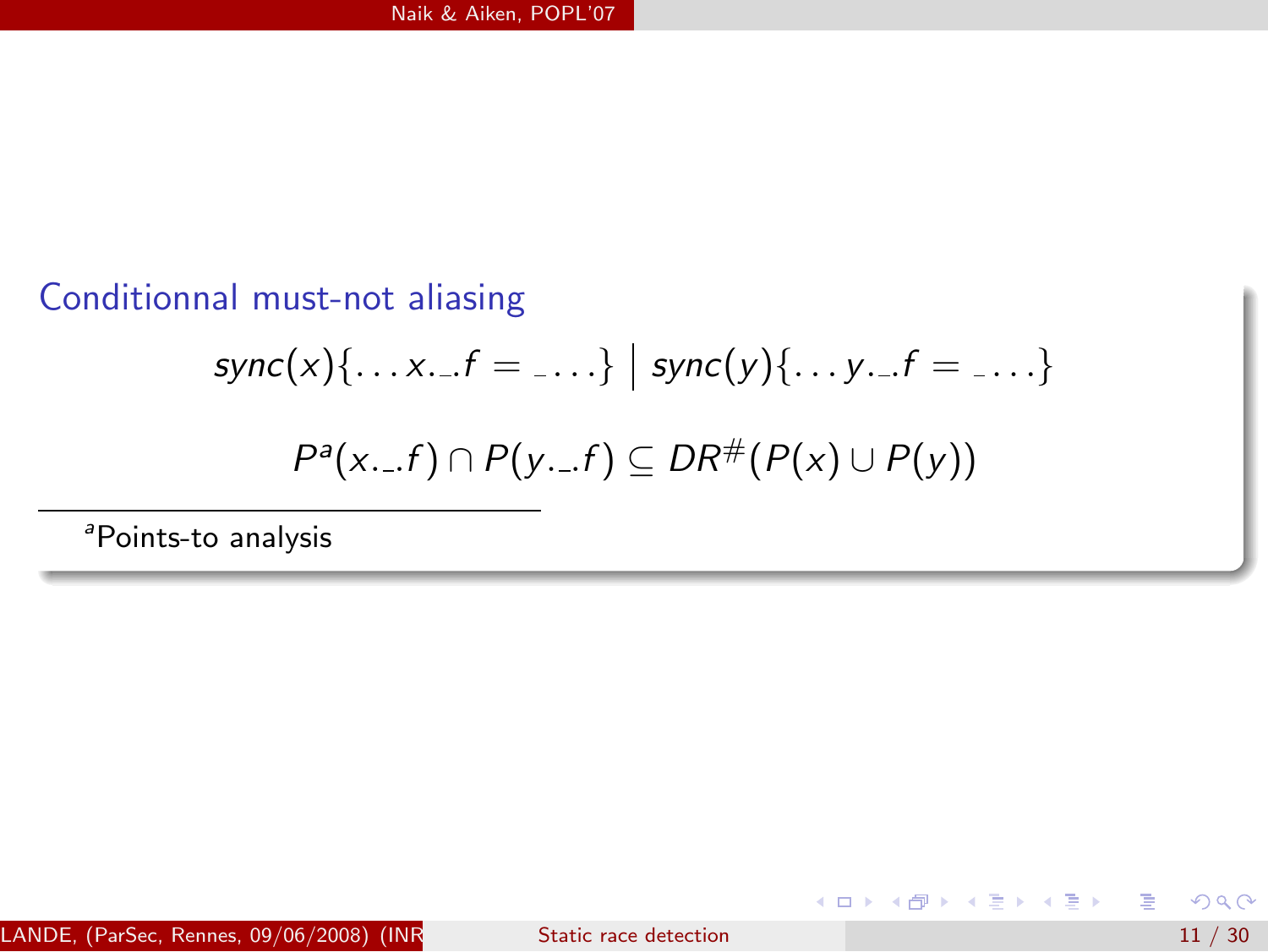# Calcul de DR#

#### Problème

Distinguer les objets alloués au même site

活

イロト イ部 トイヨ トイヨト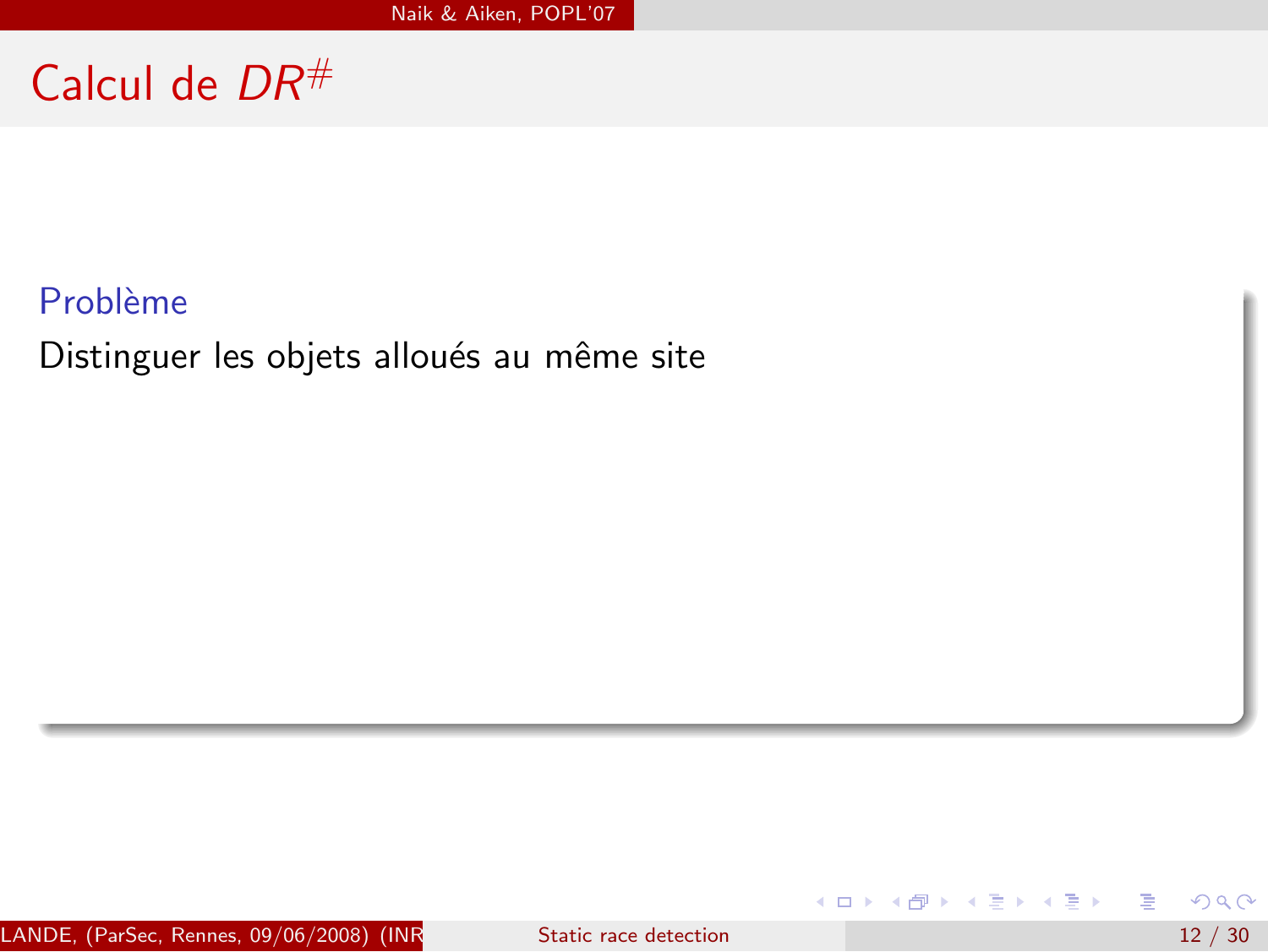# Calcul de DR#

#### Problème

Distinguer les objets alloués au même site



K ロト K 倒 ト K ヨ ト K ヨ ト

活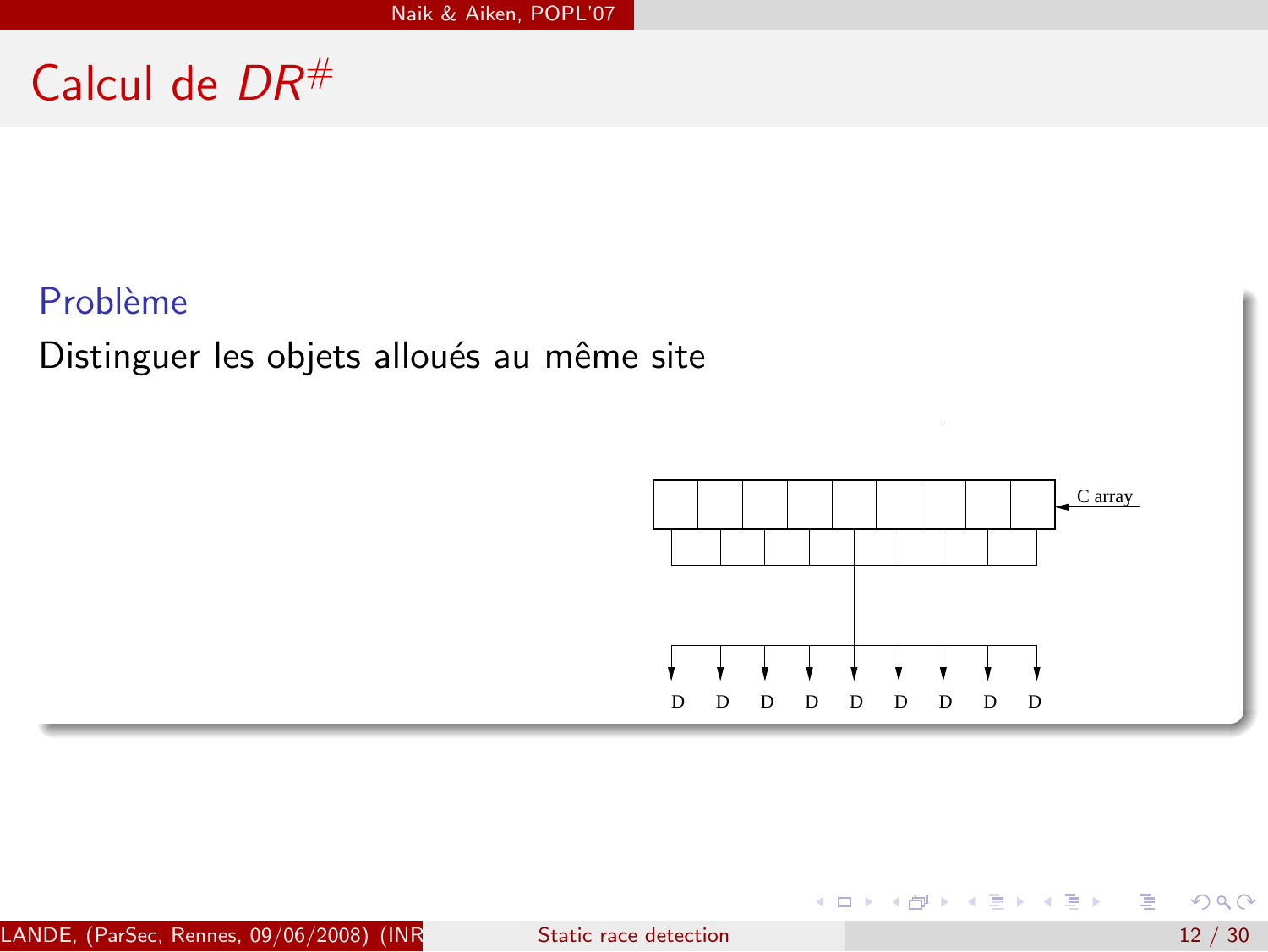# Calcul de  $DR^{\#}$

#### Solution

- Ajouter des compteurs pour distinguer les objets alloués au même site (sémantique dynamique).
- Garantir que deux objets sont crées à la même itération (sémantique statique).



Gradual Gradua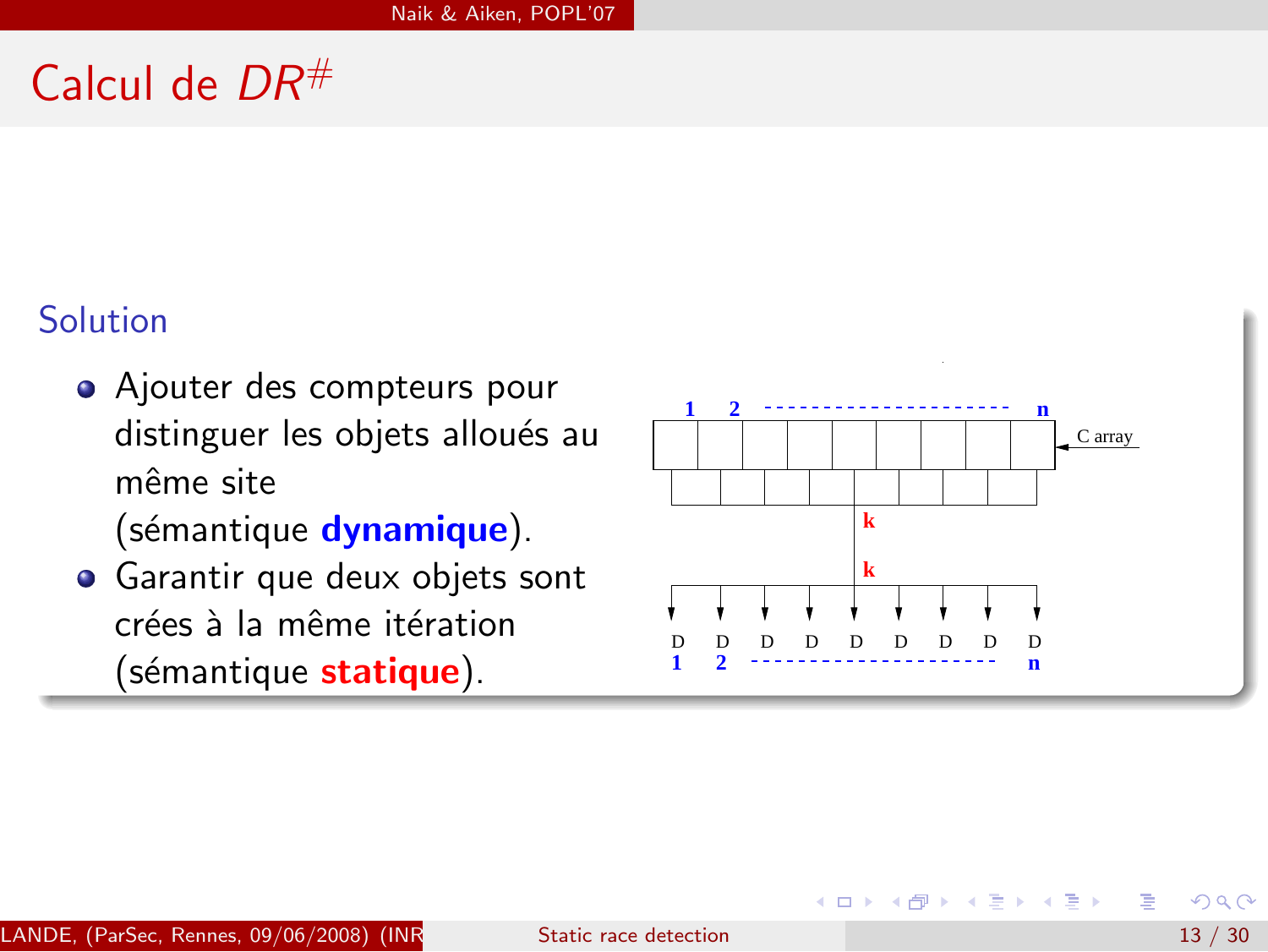#### Dans le papier

- Langage while, pas de concurrence/procedure
- Preuve de la correction de la disjoint reachability
- Pas de formalisation du lien avec les dataraces

#### Nous

- sous-ensemble du bytecode Java
- Procédures et Multithreading
- **•** Preuve de la correction de la disjoint reachability
- Application aux dataraces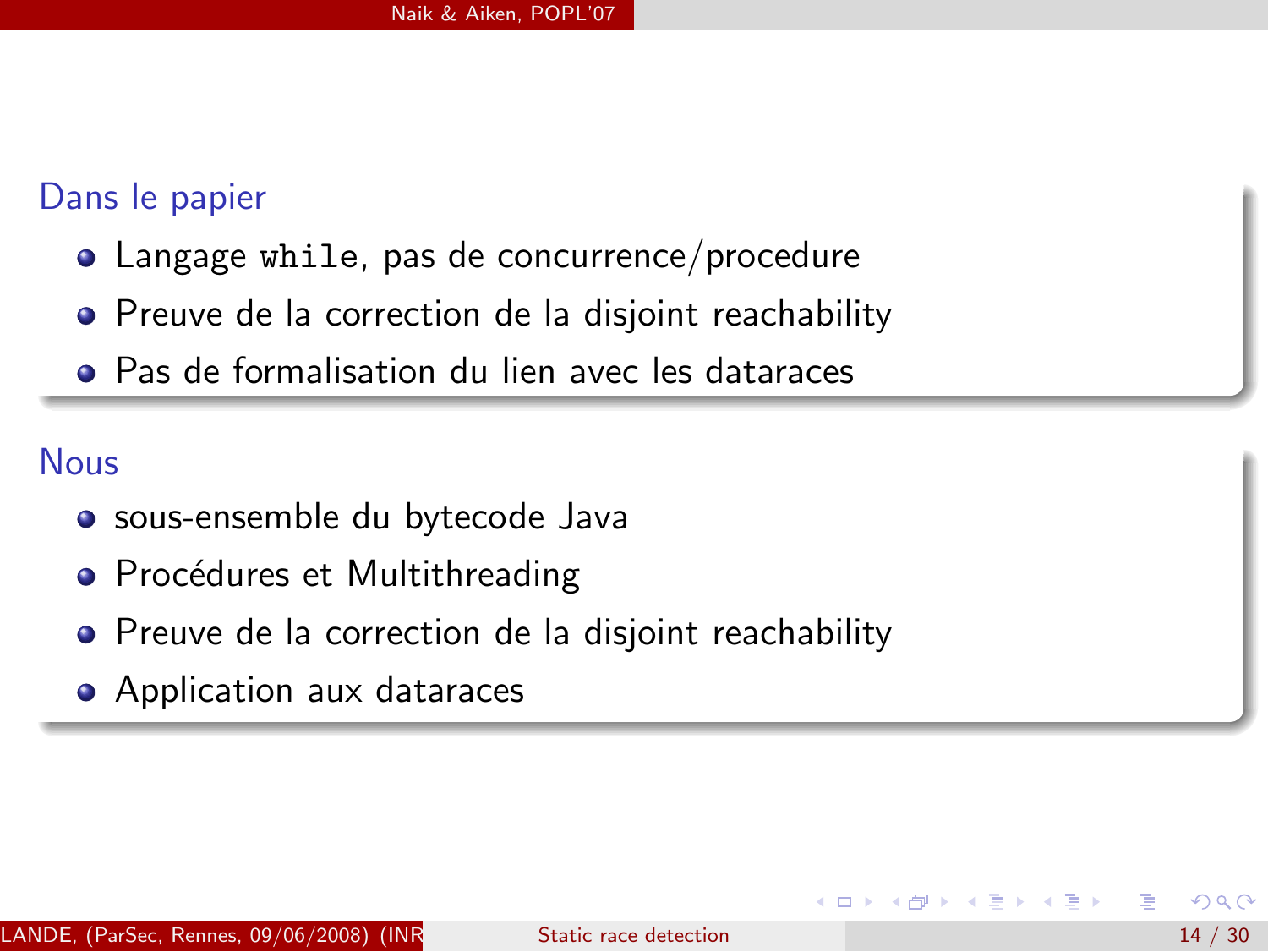# Formalisation

<span id="page-20-0"></span>メロトメ 御 トメ 君 トメ 君 トッ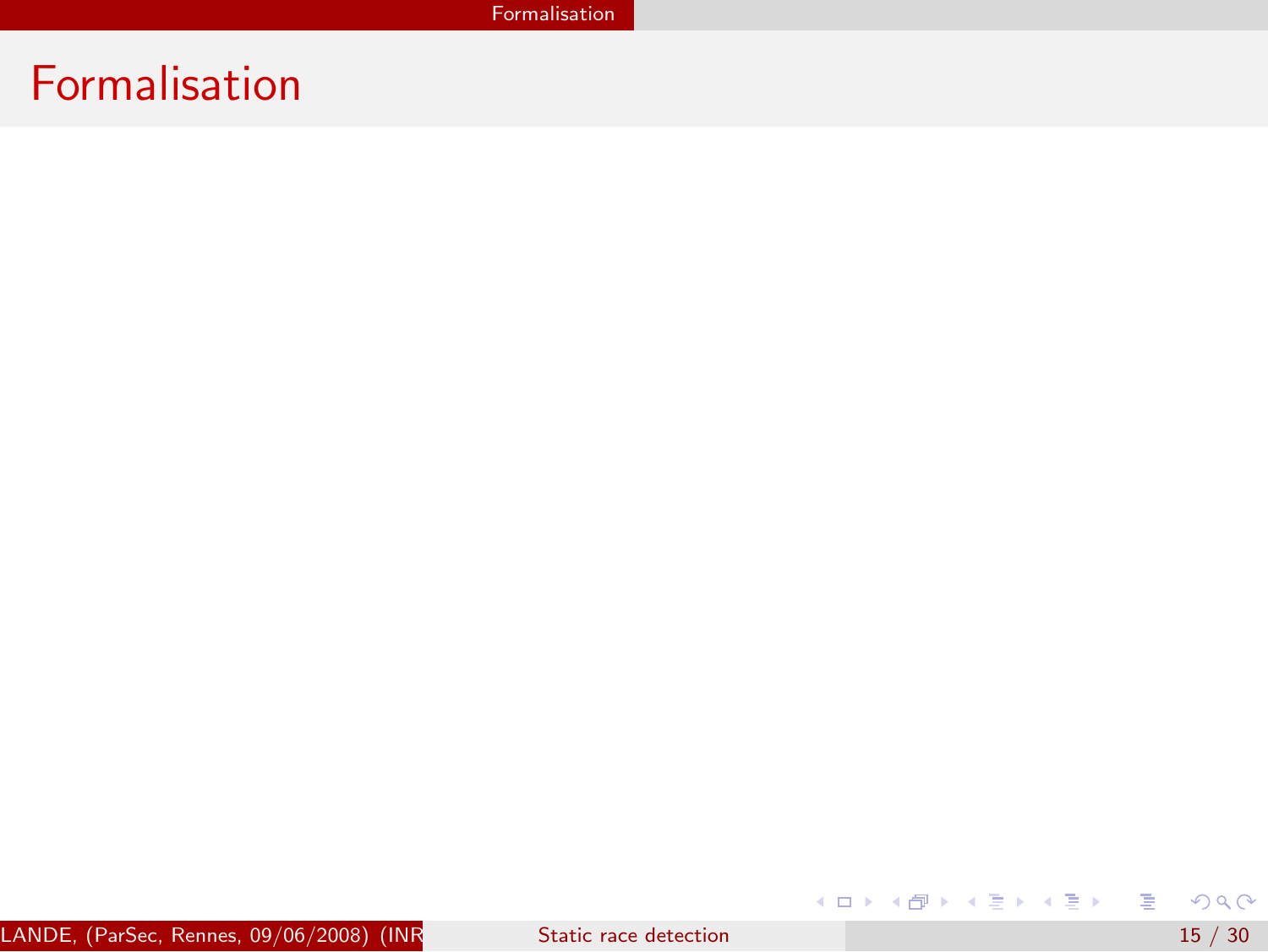## Formalisation

#### Classes

\n
$$
\text{ClassId} \ni \{ \text{cid}, \ldots \}
$$
\n*Field*\n $\ni \{ f, g, h, \ldots \}$ \n

\n\n $\text{MethodId} \ni \{ \text{mid}, \ldots \}$ \n*Var*\n $\ni \{ x, y, z, \ldots \}$ \n

\n\n $\text{Type} = \text{ClassId} \cup \{ \text{void} \}$ \n

$$
\begin{array}{rcl} \mathbb{C} \ni \{ & \text{name} & \in \text{ClassId}; \\ & \text{fields} & \subseteq \text{Field}; \\ & \text{methods} & \subseteq \mathbb{M} \} \end{array}
$$

 $M \ni \{$  name  $\in$  MethodId; param ∈ *ClassId*<sup>n</sup>; rtype  $\in$  Type; body  $\in \mathbb{N} \rightarrow \text{inst}$ 

重

メロメ メ都 メメ きょくきょ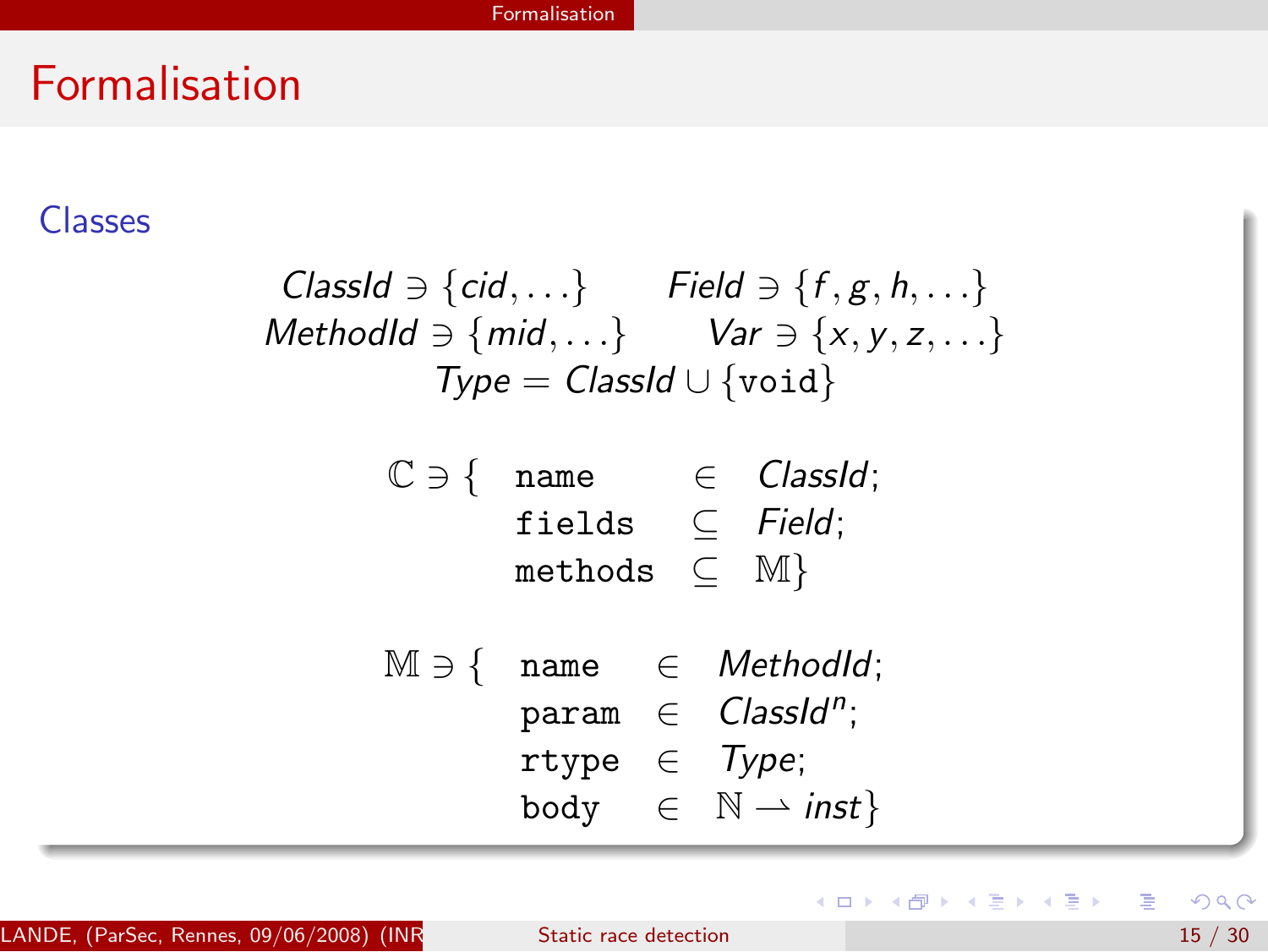# Langage

#### **Instructions**

```
\n
$$
\begin{array}{rcl}\n\text{inst} & ::= & \text{a} \text{constant}11 \mid \text{new} \quad \text{cid} \\
& | \text{a} \text{load} \times | \text{astrore} \times \\
& | \text{getfield } f | \text{putfield } f \\
& | \text{invokevirtual} \quad \text{mid} \quad ( \text{ptype} ) \text{rtype} \\
& | \text{if} \quad (\text{cond}) \quad \ell \mid \text{goto} \quad \ell \\
& | \text{monitorenter} \mid \text{monitorexit} | \text{start} \n\end{array}
$$
\n
```

LANDE, (ParSec, Rennes,  $09/06/2008$ ) (INR<br>Static race detection 16 / 30

重

K ロ ▶ K 個 ▶ K 君 ▶ K 君 ▶ ...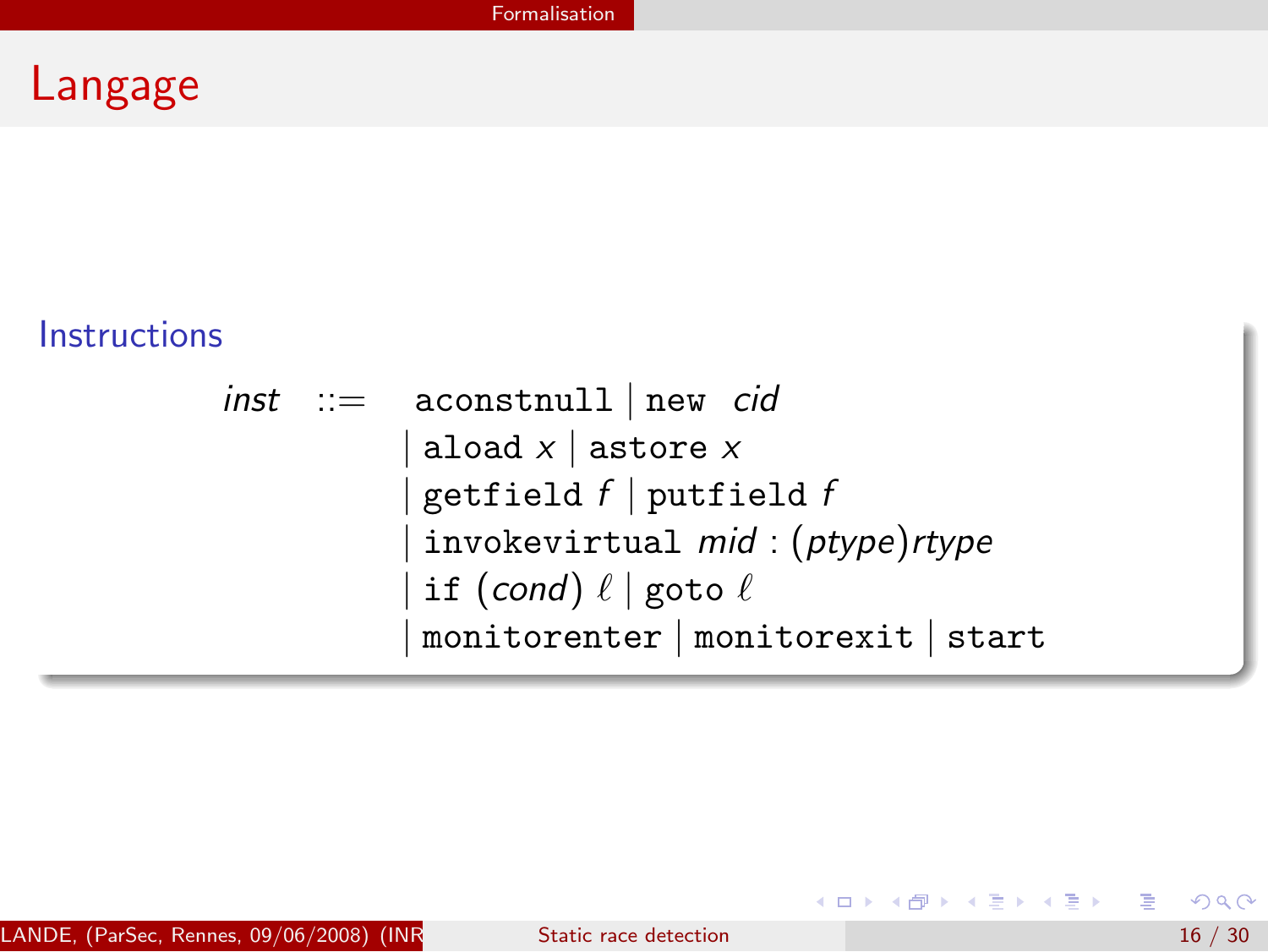#### **Compteurs**

 $p ::= \langle m, i, c, \omega, \pi \rangle$  (code pointer)

- appels de méthode/contexte  $\omega : \mathbb{M} \times \mathbb{C} \to \mathbb{N}$
- arcs de flux de contrôle  $\pi:\mathbb{M}\times\mathbb{C}\times\mathbb{N}^2\to\mathbb{N}$

$$
\begin{array}{ccc}\n\mathbb{O}_{\perp} & \ni & o & ::= & (a, p) | \perp & \text{(address)} \\
\mathsf{cs} & ::= & (p, s, \rho) :: \mathsf{cs} | \varepsilon & \text{(call stack)}\n\end{array}
$$

 $s \in \mathbb{O}$  stack  $\rho \in \mathsf{Var} \to \mathbb{O}$ 

Etats : st ::=  $L, \sigma, \mu, \omega$  $L = \{ (cs, o), \dots, \}$   $\sigma : \mathbb{O} \to \mathbb{F} \to \mathbb{O}_{\perp}$   $\mu : \mathbb{O} \to \{ \text{free} \} \cup (\mathbb{O} \times \mathbb{N}^*)$  $\omega$  : compteur global

э

メロト メ都 トメ ヨ トメ ヨト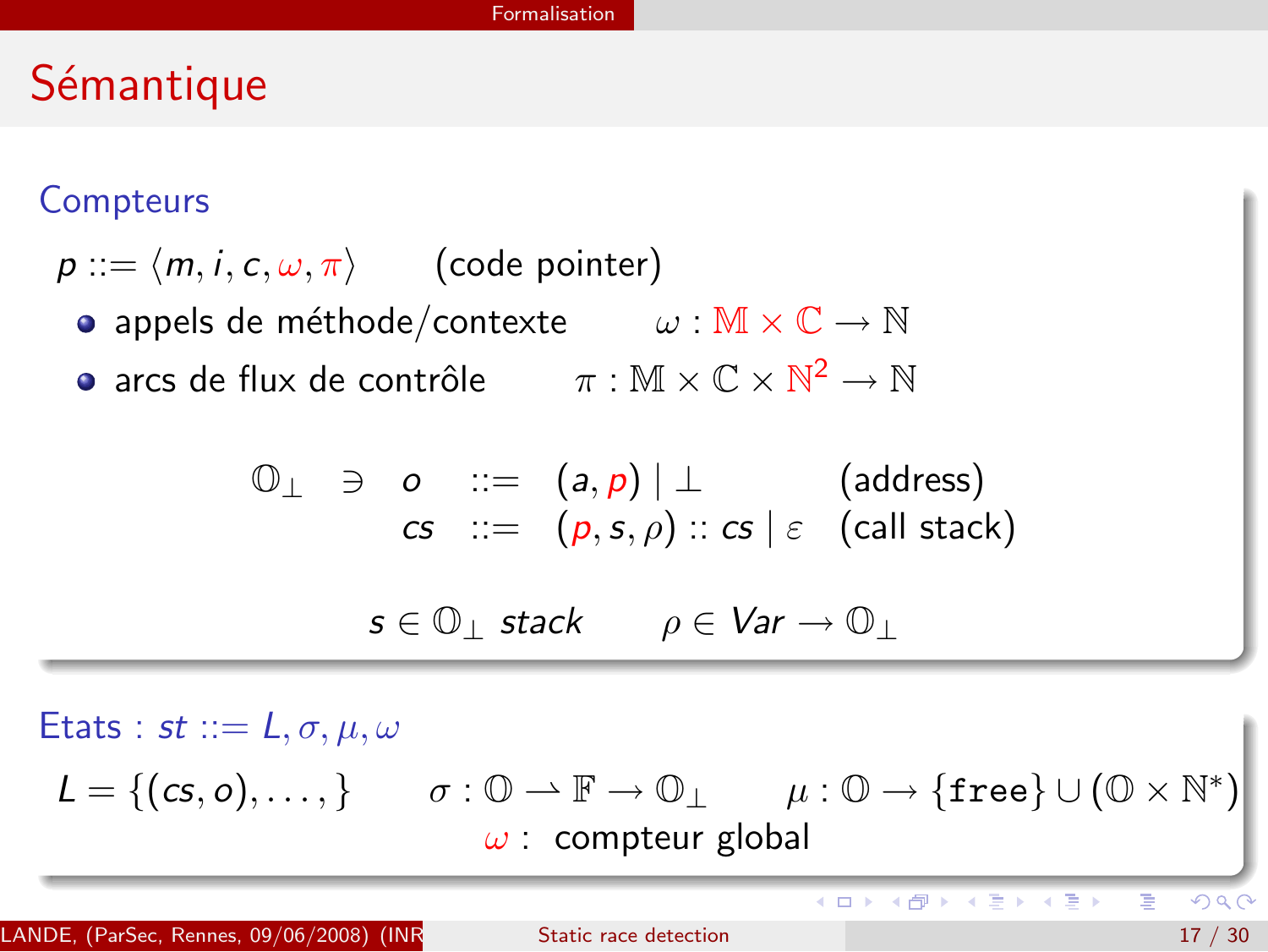#### Fonctionnement des compteurs

Allocation

$$
(\langle m, i, c, \omega, \pi \rangle, s, \rho) \rightarrow (\langle m, i+1, c, \omega, \pi[(m, c, i, i+1)++]\rangle, o:: s, \rho) \no = (a, \langle m, i, c, \omega, \pi \rangle)
$$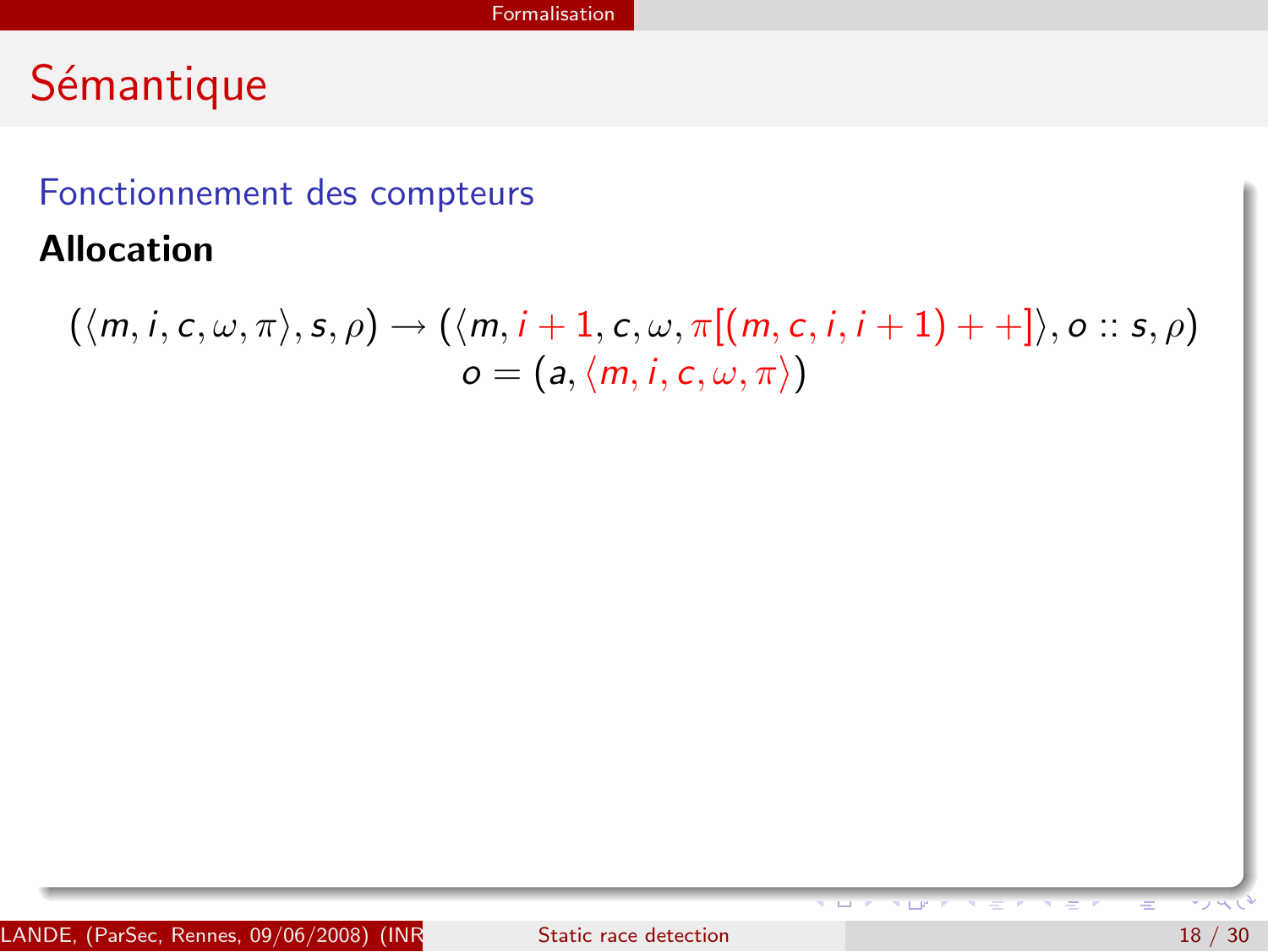#### Fonctionnement des compteurs

Allocation

$$
(\langle m, i, c, \omega, \pi \rangle, s, \rho) \rightarrow (\langle m, i+1, c, \omega, \pi[(m, c, i, i+1)++]\rangle, o:: s, \rho)
$$
  

$$
o = (a, \langle m, i, c, \omega, \pi \rangle)
$$

Appel de méthode  $(m, c \rightarrow m', c')$ 

$$
\frac{(\langle m, i, c, \omega, \pi \rangle, s, \rho)}{\vdots} \rightarrow \frac{(\langle m, i+1, c, \omega, \pi[(m, c, i, i+1)++], s, \rho)}{\langle (m, i+1, c, \omega, \pi[(m, c, i, i+1)++], s, \rho)} \rangle}
$$
\n
$$
\omega_{global} \rightarrow \omega_{global}[(m', c') + +]
$$
\n
$$
\omega' = \omega[m', c' \mapsto \omega_{global}(m', c')]
$$
\n
$$
\pi' = \pi[m', c', \dots \mapsto 0]
$$

LANDE, (ParSec, Rennes, 09/06/2008) (INR Static race detection 18 / 30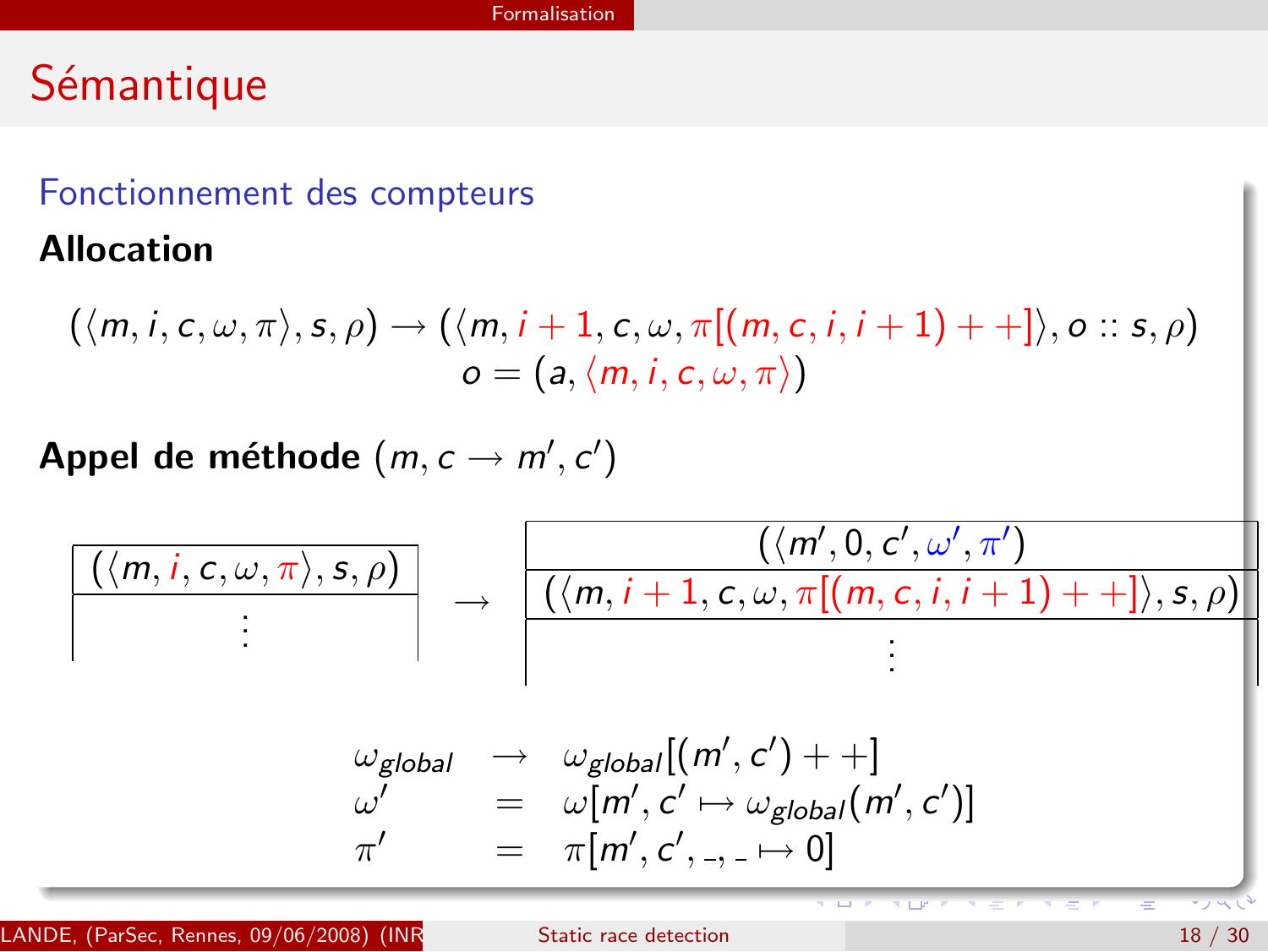## Boucles

$$
\begin{aligned}\n\text{while} & 1(*) \{ \\
x &= \text{new}_{h_1} \text{ } O; \\
y &= \text{new}_{h_2} \text{ } O; \\
x.f &= y; \\
\end{aligned}
$$

LANDE, (ParSec, Rennes,  $09/06/2008$ ) (INR<br>Static race detection 19 / 30

重

メロメ メ都 メメ きょくきょ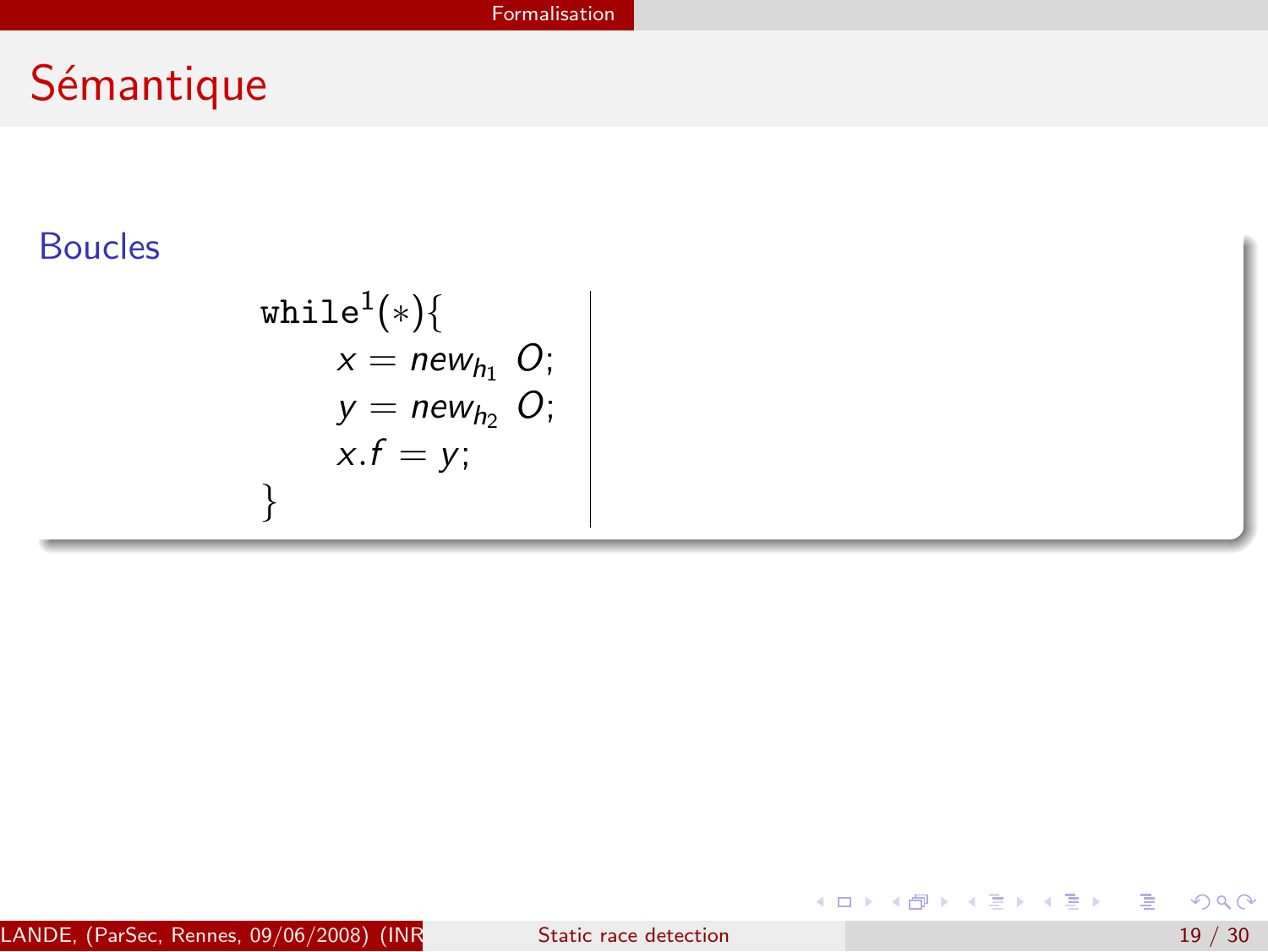## Boucles

$$
\begin{array}{c}\n\text{while}^{1}(*)\{\\
x = new_{h_1} O; \\
y = new_{h_2} O; \\
x.f = y;\n\end{array}\n\qquad\n\begin{array}{c}\n\mathcal{L}: \mathbb{M} \times \mathbb{N} \to \mathbb{N}^2 \\
+ \\
\text{Condition wf}\n\end{array}
$$

LANDE, (ParSec, Rennes,  $09/06/2008$ ) (INR<br>Static race detection 19 / 30

重

メロメ メ都 メメ きょくきょ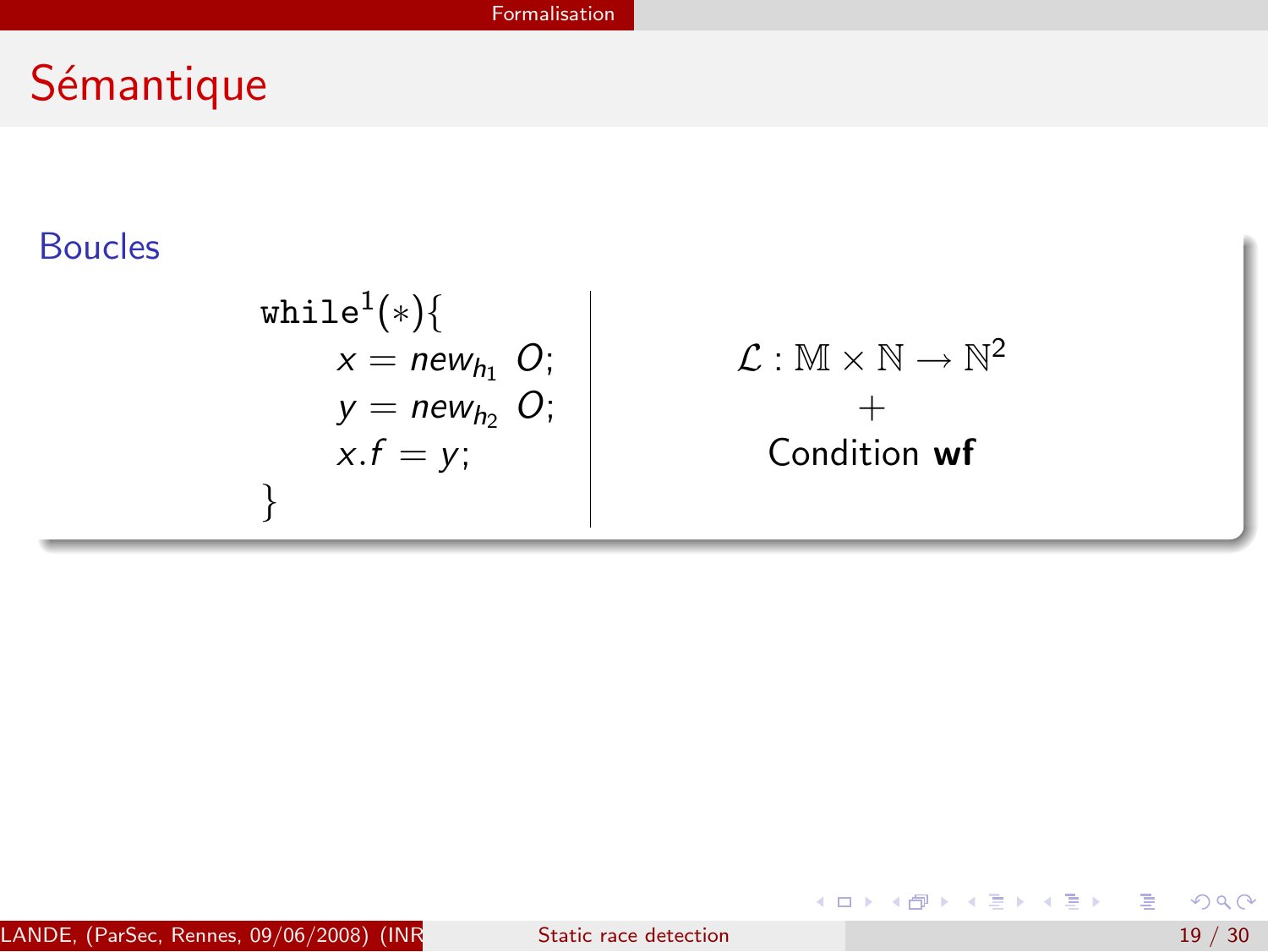## Boucles

$$
\begin{array}{c}\n\text{while} \{ * \} \{ \\
x = new_{h_1} \ O; \\
y = new_{h_2} \ O; \\
x.f = y; \\
\end{array}
$$
\n
$$
\begin{array}{c}\n\mathcal{L} : \mathbb{M} \times \mathbb{N} \to \mathbb{N}^2 \\
+ \\
\text{Condition wf}\n\end{array}
$$

Propriété d'unicité

$$
\left(\begin{array}{ccc} (a_i, \langle m, i, c, \omega_i, \pi_i \rangle) & \in & \mathit{dom}(\sigma), i = 1, 2 \\ \omega_1(m, c) & = & \omega_2(m, c) \\ \pi_1(m, c, \mathcal{L}(m, i)) & = & \pi_2(m, c, \mathcal{L}(m, i)) \end{array}\right) \Rightarrow a_1 = a_2
$$

LANDE, (ParSec, Rennes,  $09/06/2008$ ) (INR<br>Static race detection 19 / 30

重

イロト イ部 トイヨ トイヨト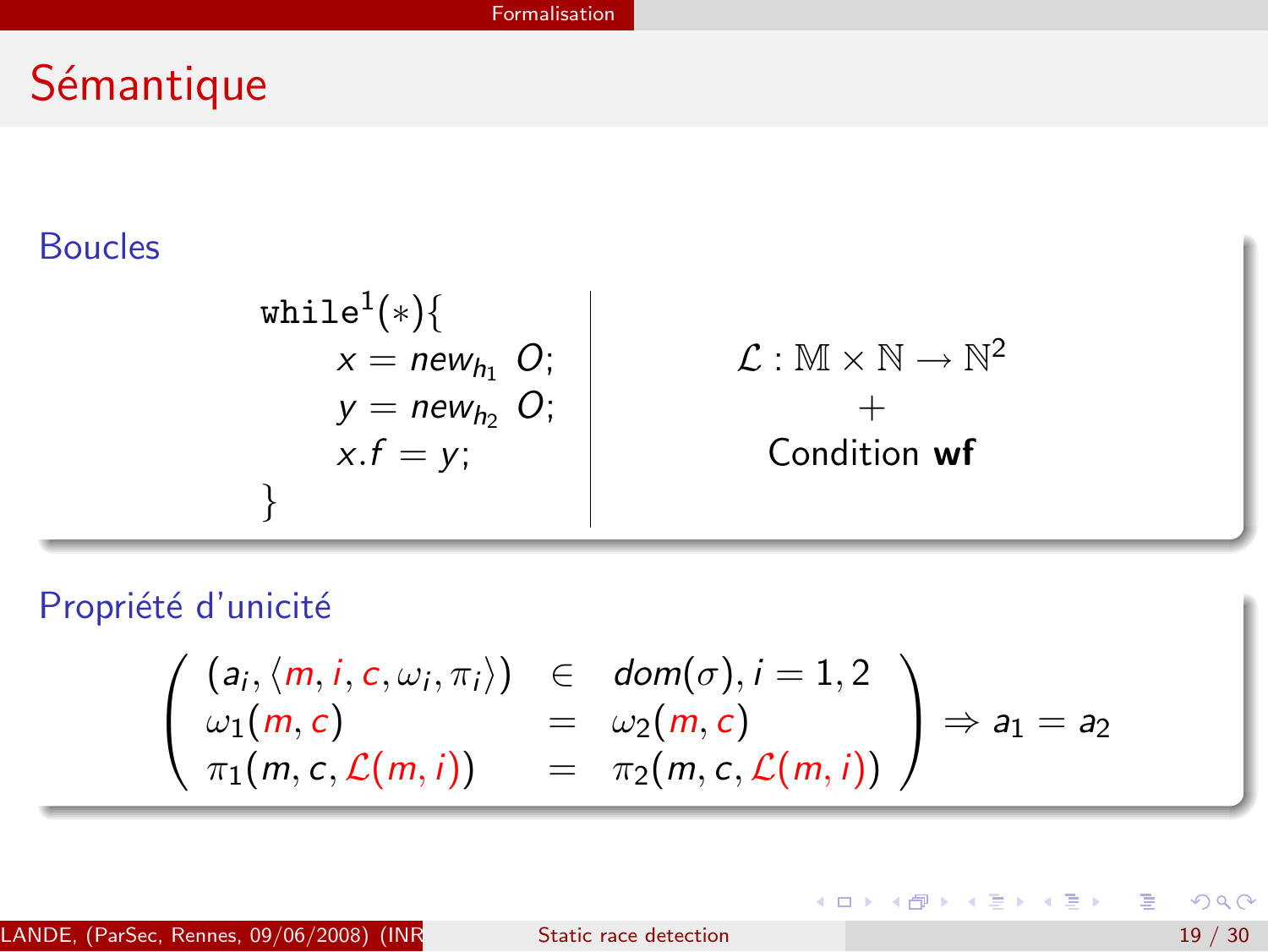#### Abstraction

$$
(a, \langle m, i, c, \omega, \pi \rangle) : \tau = \langle m, i, c, \Omega, \Pi \rangle \in \mathbb{T}
$$
  

$$
\Omega : \mathbb{M} \times \mathbb{C} \to \mathbb{N}_{\top}
$$
  

$$
\Pi : \mathbb{M} \times \mathbb{C} \times \mathbb{N}^2 \to \mathbb{N}_{\top}
$$
  

$$
\mathbb{N}_{\top} = \{1, \top\}
$$

LANDE, (ParSec, Rennes,  $09/06/2008$ ) (INR<br>Static race detection 20 / 30

重

メロトメ 倒 トメ 君 トメ 君 トッ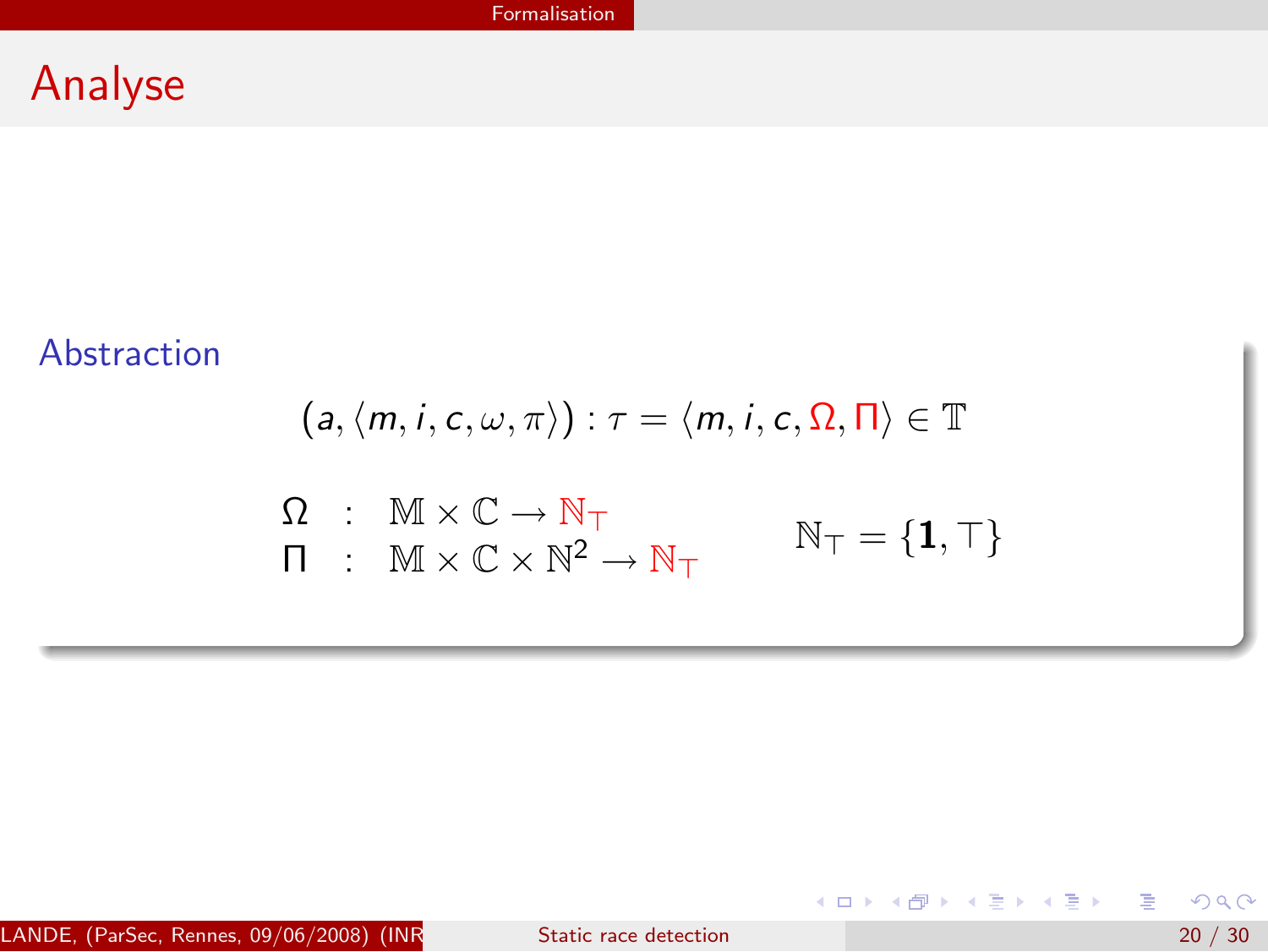#### Flow insensitive :  $\Sigma$

 $\Sigma \subset \mathbb{T} \times \textit{Field} \times \mathbb{T}$ 

Flow sensitive :  $M, A$ 

$$
\begin{array}{rcl} \mathcal{M} & : & \mathbb{M} \times \mathbb{C} \rightarrow \left( \mathcal{P}(\mathbb{T}^n), \mathcal{P}(\mathbb{T}) \cup \{ \text{void} \} \right) \\ \mathcal{A} & : & \text{ppt} \rightarrow \mathcal{P}(\mathbb{T}) \text{ stack} \times (\text{var} \rightarrow \mathcal{P}(\mathbb{T})) \end{array}
$$

LANDE, (ParSec, Rennes, 09/06/2008) (INR Static race detection  $21 / 30$ 

活

イロト イ部 トイヨ トイヨト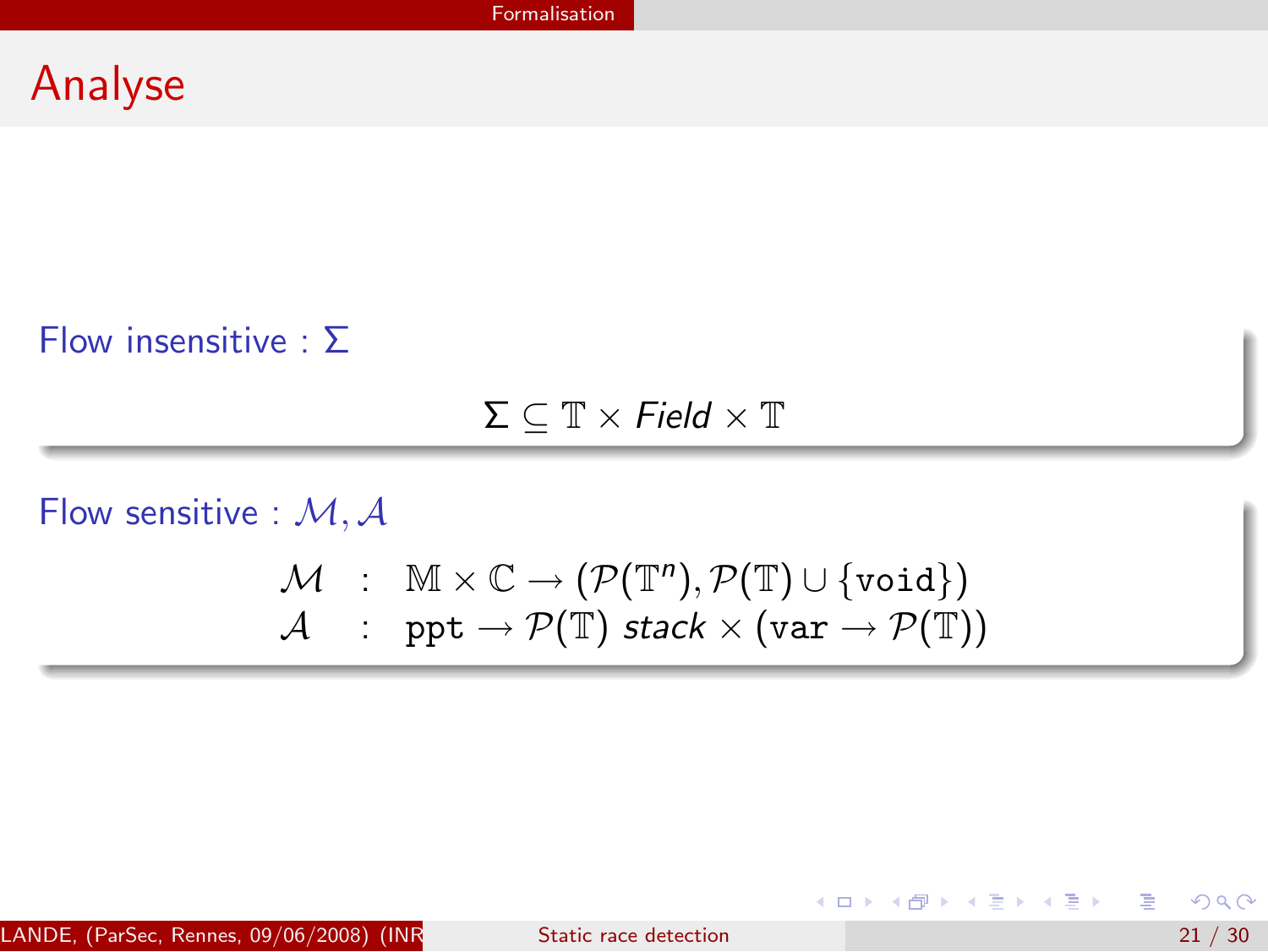#### **Contraintes**

$$
(1)
$$
\n
$$
\left(\begin{array}{c}\nm.\text{body}(i) = \text{putfield } f \\
\mathcal{A}(m, i, c) = \phi_2 :: \phi_1 :: S, \Gamma\end{array}\right) \Rightarrow \left\{(\tau_1, f, \tau_2) \mid \tau_i \in \phi_i\right\} \subseteq \Sigma
$$
\n
$$
(2)
$$
\n
$$
\mathcal{A}(m, 0, c) = \text{kill}_{m, c}(\mathcal{A}(m, 0, c))
$$
\n
$$
(3)
$$
\n
$$
\left(\begin{array}{c}\n\text{CFlow}(m, i, j) \Rightarrow \text{kill}_{m, c, i, j}([\text{m-body}(i)]_{m, i, c}^{\#}(\mathcal{A}(m, i, c))) \sqsubseteq \mathcal{A}(m, j, c)\n\end{array}\right)
$$

画

イロン イ団ン イ君ン イ君ン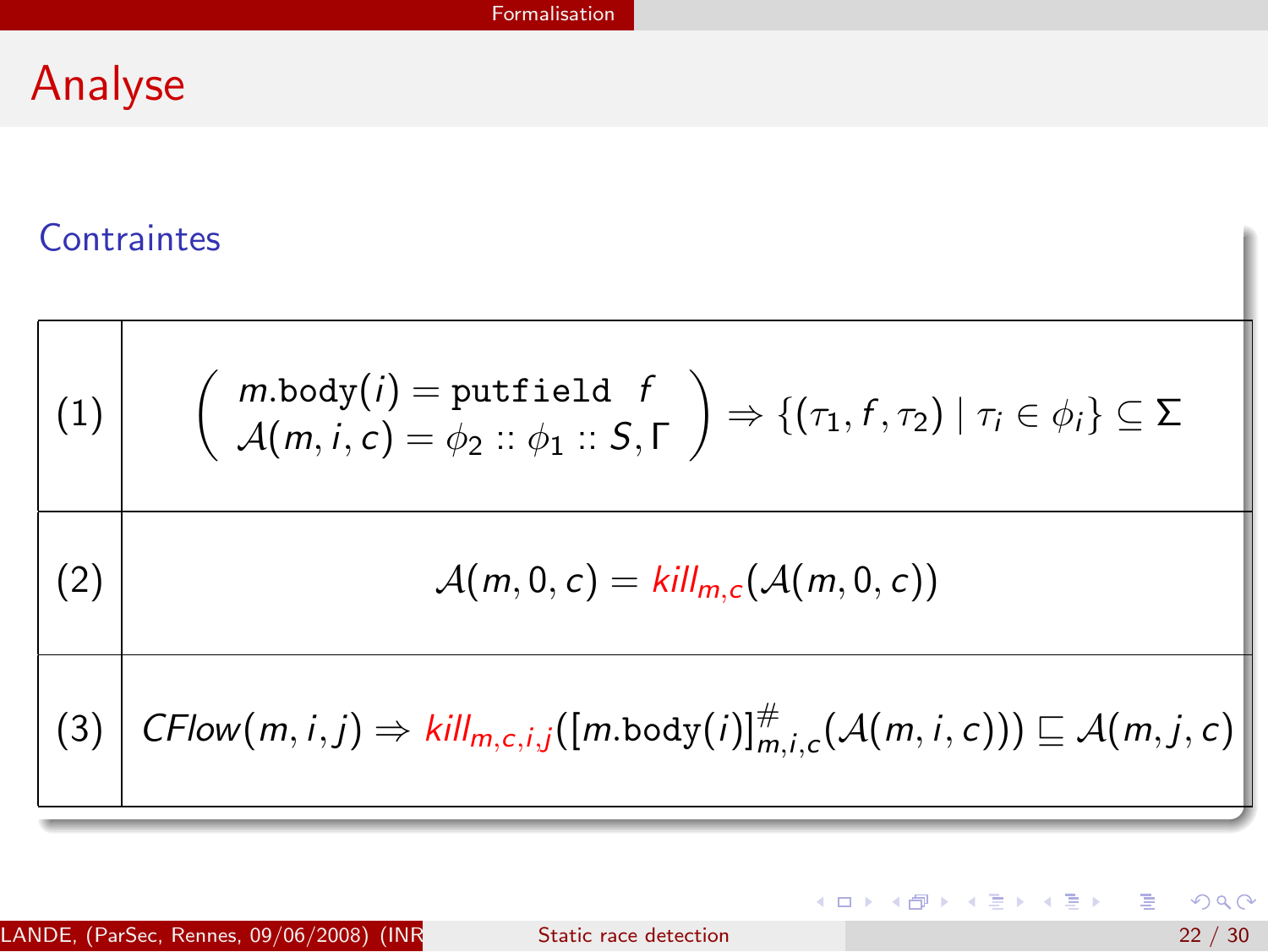#### Fonctions de transfert

$$
\begin{aligned}\n[\text{new } C]_{m,i,c}^{\#}(S,\Gamma) &= \phi :: S,\Gamma \\
\phi &= \{ \langle m, i, c, \lambda_-.1, \lambda_-.1 \rangle \} \\
[\text{getfield } f]_{m,i,c}^{\#}(\phi :: S,\Gamma) &= \phi' :: S,\Gamma \\
\phi' &= \{ \langle m', i', c', \omega_{\top}, \pi_{\top} \rangle \mid (\tau, f, \langle m', i', c', -, \rangle) \in \Sigma, \ \tau \in \phi \}\n\end{aligned}
$$

LANDE, (ParSec, Rennes,  $09/06/2008$ ) (INR<br>Static race detection 23 / 30

重

イロト イ部 トイモト イモト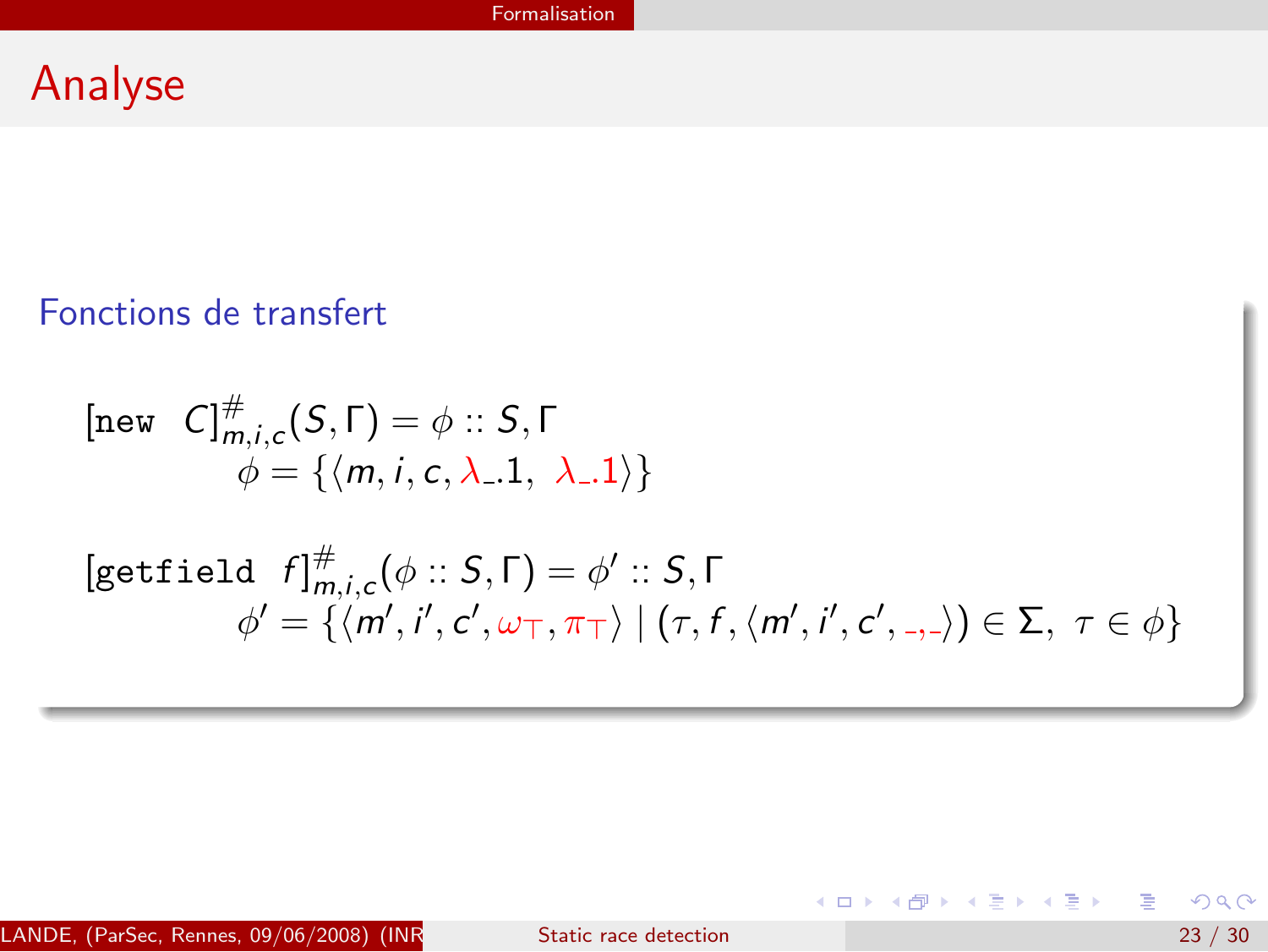## Disjoint Reachability

$$
(m, i, c) \in DR_\sigma(A) \Leftrightarrow \n\begin{pmatrix}\n(o_i, o) \in Real^+(\sigma), & i = 1, 2 \\
o.\textbf{cp} = (m, i, c) \\
o_1.\textbf{cp}, & o_2.\textbf{cp} \in A\n\end{pmatrix} \Rightarrow o_1 = o_2
$$

$$
\begin{pmatrix}\n(\mathsf{m},i,c) \in DR_{\Sigma}(A) \Leftrightarrow \\
(\tau_1, \tau_3) \in \Sigma^+ \\
(\tau_2, \tau_4) \in \Sigma^+ \\
\tau_3.\mathbf{cp} = (m, i, c) \\
\tau_4.\mathbf{cp} = (m, i, c) \\
\tau_1.\mathbf{cp}, \ \tau_2.\mathbf{cp} \in A\n\end{pmatrix}\n\Rightarrow\n\begin{pmatrix}\n\tau_1 = \tau_2 \\
\tau_1.\mathbf{cp} = (m', i, c') \\
\tau_1.\mathbf{cp} = (m', i, c') \\
\tau_3.\mathbf{\Omega}(m', c') = \tau_1.\mathbf{\Pi}(m', c', \mathcal{L}(m', i')) = 1 \\
\tau_4.\mathbf{\Omega}(m', c') = \tau_4.\mathbf{\Pi}(m', c', \mathcal{L}(m', i')) = 1 \\
\tau_4.\mathbf{\Omega}(m', c') = \tau_4.\mathbf{\Pi}(m', c', \mathcal{L}(m', i')) = 1\n\end{pmatrix}
$$

**Correction** 

$$
\sigma \text{ accessible} \Rightarrow (m, i, c) \in DR_{\sigma}(A) \Rightarrow (m, i, c) \in DR_{\Sigma}(A)
$$

LANDE, (ParSec, Rennes,  $09/06/2008$ ) (INR<br>Static race detection 24 / 30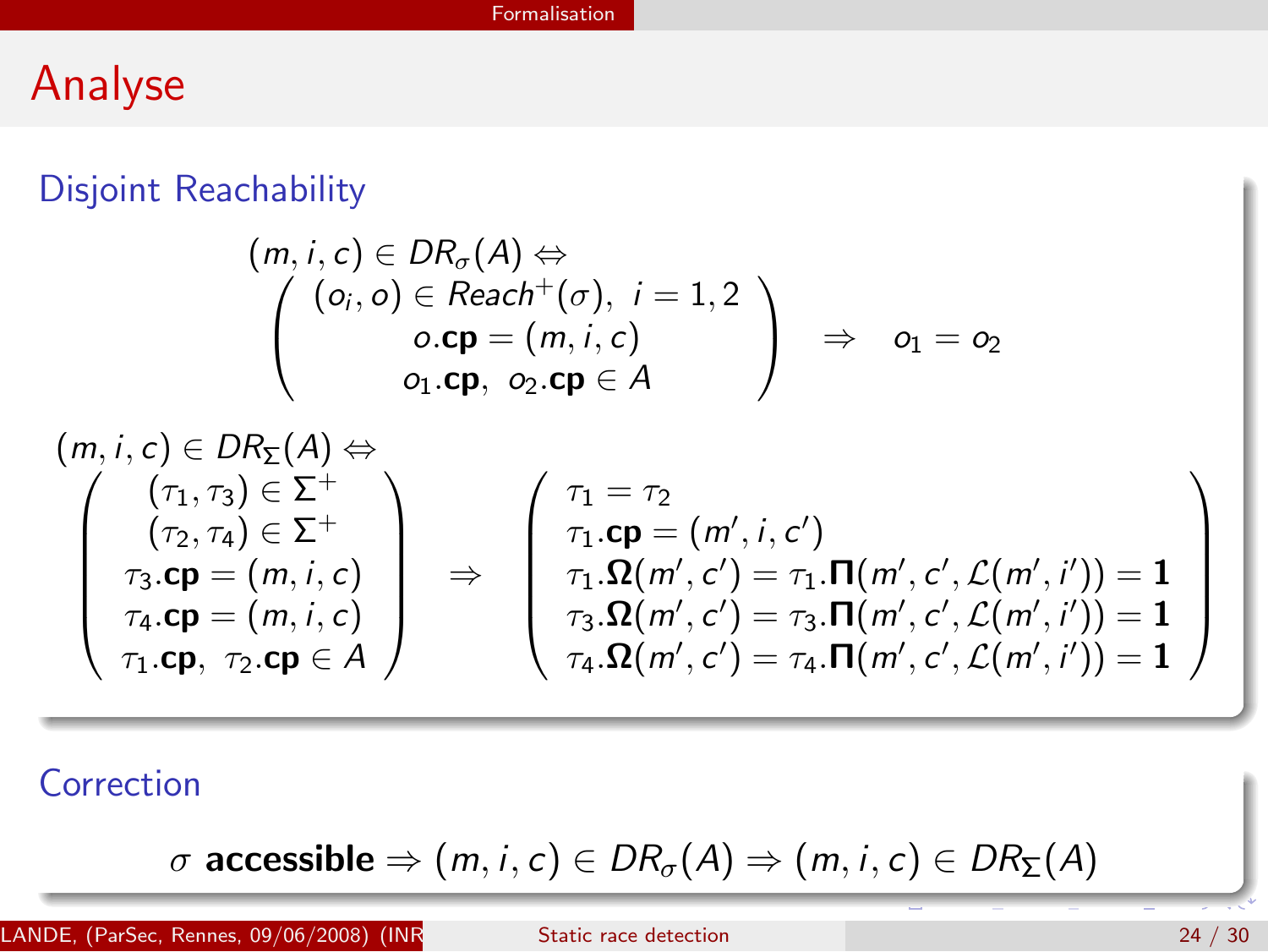## Example

$$
\begin{aligned}\n\text{while}^{1}(\ast) & \{ \\
x = \text{new}_{h_1} O; \quad x \mapsto (h_1, \langle \top, \top \rangle), \ y \mapsto (h_2, \langle \top, \top \rangle) \\
\text{while}^{2}(\ast) & \{ \\
y = \text{new}_{h_2} O; \quad x \mapsto (h_1, \langle 1, \top \rangle), \ y \mapsto (h_2, \langle \top, \top \rangle) \\
x.f = y; \quad x \mapsto (h_1, \langle 1, \top \rangle), \ y \mapsto (h_2, \langle 1, 1 \rangle)\n\end{aligned}
$$

重

メロトメ 倒 トメ 君 トメ 君 トッ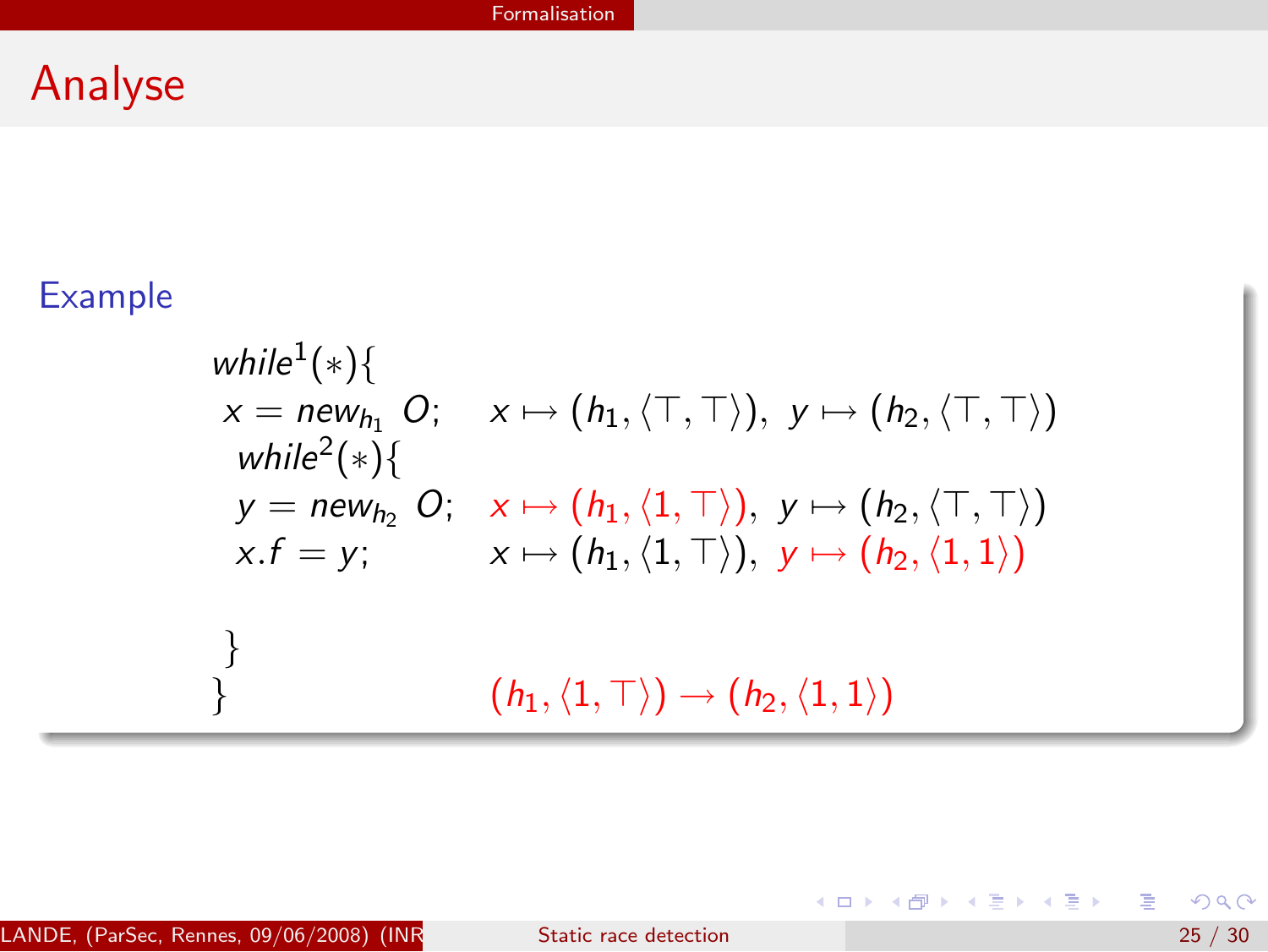## Exemple

$$
m^{1}() \{ \begin{aligned} x &= new_{h_1} O; & x \mapsto \dots \\ n(x); & x \mapsto (h_1, \langle 1, 1, 1 \rangle) \\ \} \\ y &= new_{h_2} O; & x \mapsto (h_1, \langle 1, \top, 1 \rangle), & y \mapsto \dots \\ \text{setfield}(x, y); & x \mapsto (h_1, \langle 1, \top, 1 \rangle), & y \mapsto (h_2, \langle 1, 1, 1 \rangle) \\ \} \\ \text{setfield}^3(x, y) \{ \begin{aligned} x.f &= y; & x \mapsto (h_1, \langle 1, \top, \top \rangle), & y \mapsto (h_2, \langle 1, 1, \top \rangle) \\ (h_1, \langle 1, \top, \top \rangle) & \mapsto (h_2, \langle 1, 1, \top \rangle) \end{aligned} \end{aligned}
$$

Ε

K ロ K K 御 K K 君 K K 君 K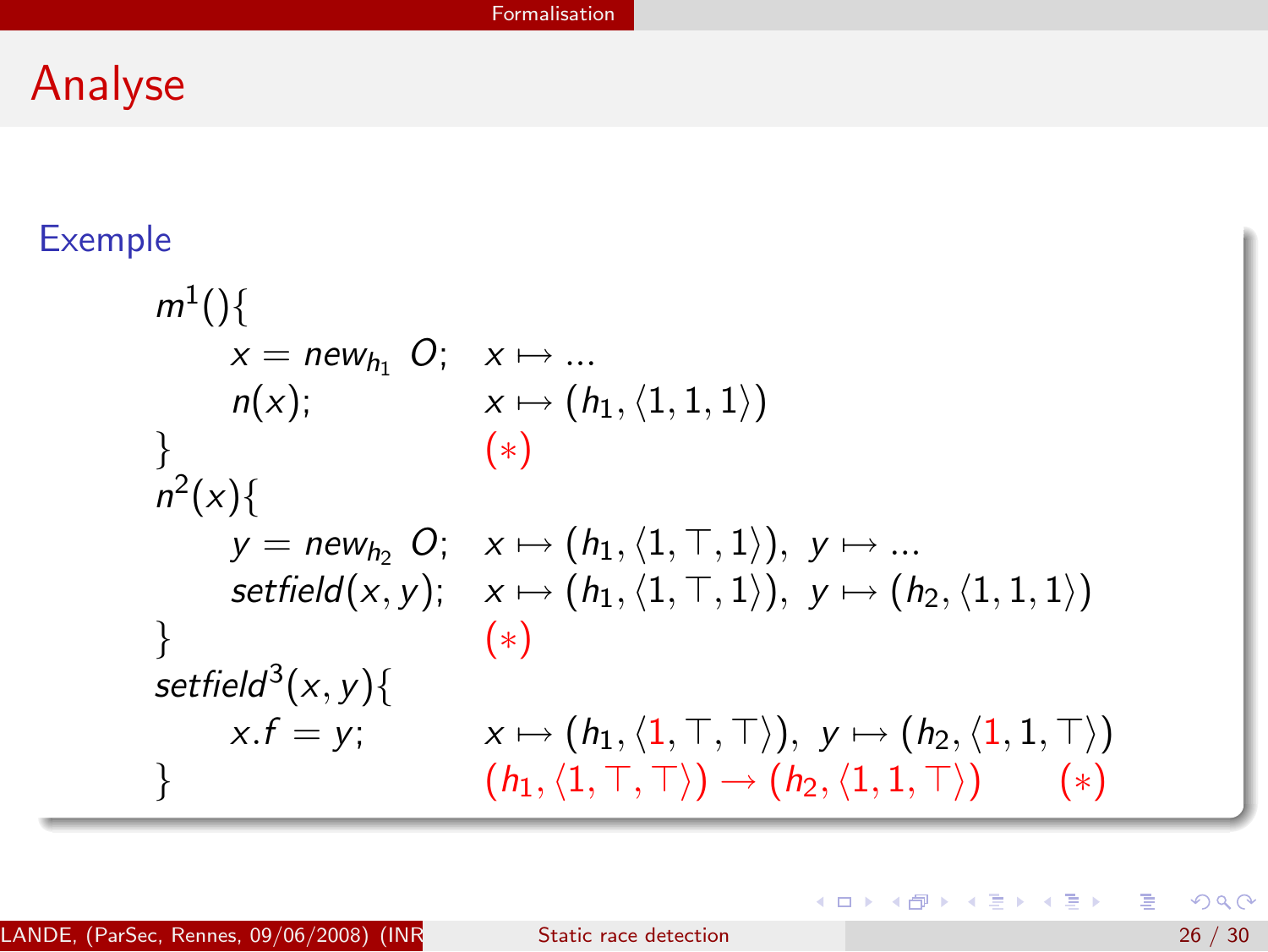## **Dataraces**

<span id="page-36-0"></span>K ロ ▶ K @ ▶ K 할 ▶ K 할 ▶ 이 할 → 900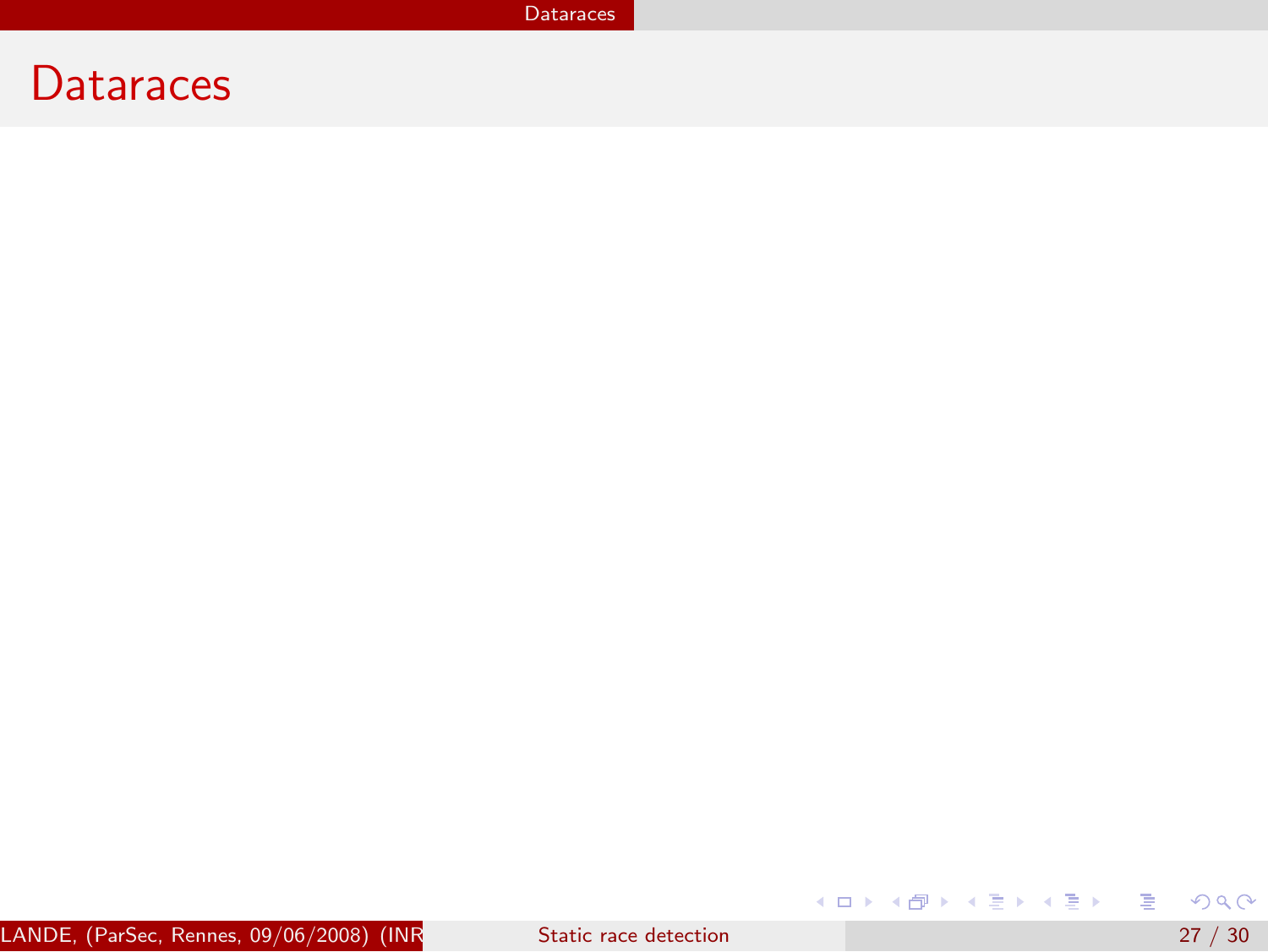## **Dataraces**

#### Actions / Exécutions

$$
e = (a, \mathcal{R}, a') \qquad \mathcal{R} \in \{?_f, !_f, \nearrow, \downarrow, \uparrow\}
$$

$$
E = st_0 \xrightarrow{e_0} st_1 \xrightarrow{e_1} ... \xrightarrow{e_{n-1}} e_n
$$

## **Conflit**

$$
\frac{\mathcal{R}\in\{?,!\}}{a'?\,a \not\leftrightarrows a''\mathcal{R}a} \qquad \nRightarrow \text{sym}.
$$

#### **Datarace**

$$
DRF(E) \Leftrightarrow \begin{array}{c} \forall i < j \in \{0, 1, \ldots, n-1\}. \\ e_i \not\Rightarrow e_j \Rightarrow e_i \preceq_{hb} e_j \end{array}
$$

LANDE, (ParSec, Rennes, 09/06/2008) (INR<br>In the Static race detection 27 / 30 and 27 / 30

画

メロト メタト メミト メミト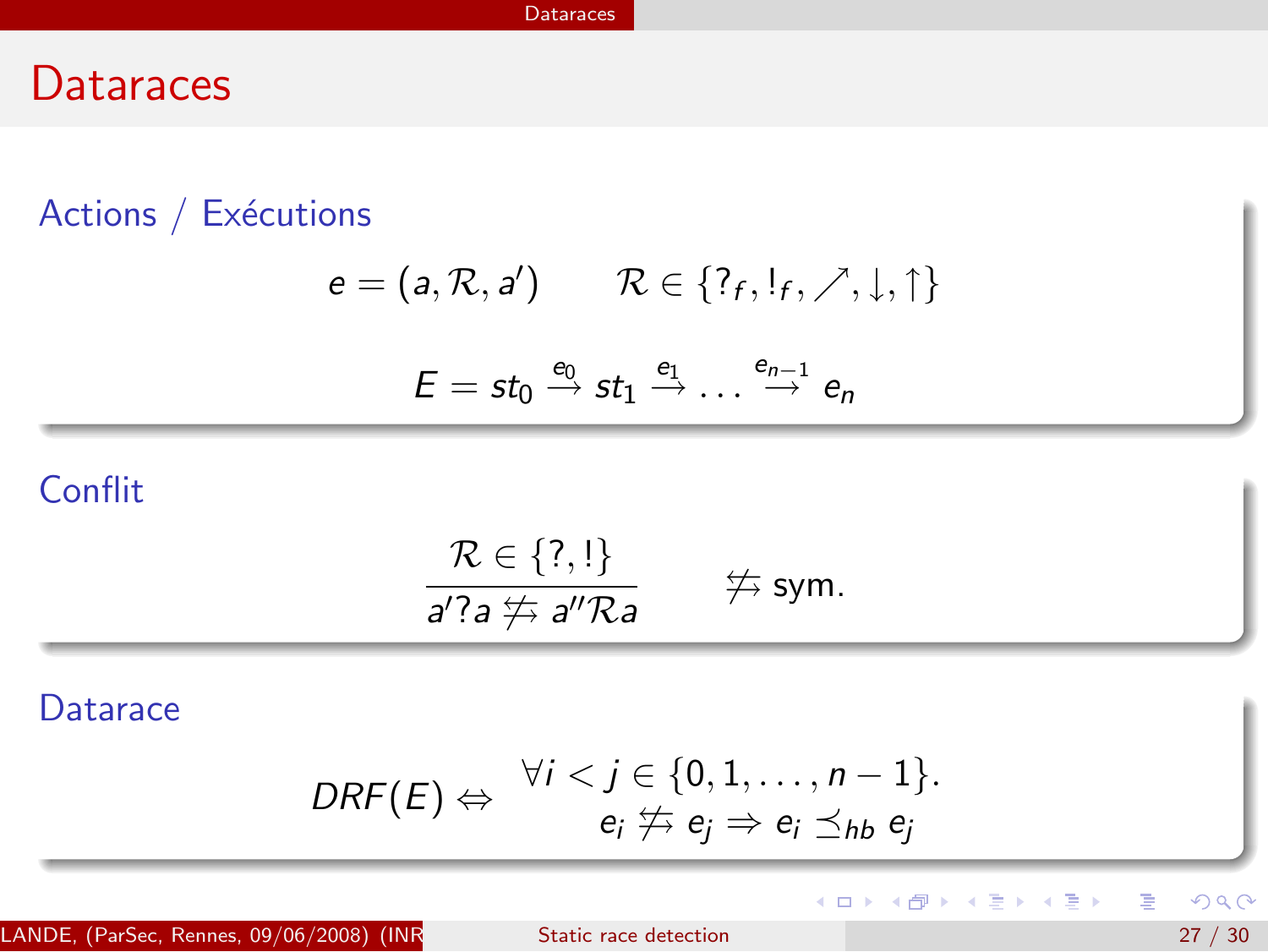## Sémantique

#### happens-before

$$
\begin{array}{ll}\ni \leq j & e_i = a \mathcal{R}a' & e_j = a \mathcal{R}a'' \\
\hline\n & e_i \leq_{hb}^0 e_j\n\end{array}
$$
\n
$$
\begin{array}{ll}\ni \leq j & e_i = a \nearrow a' & e_j = a' \mathcal{R}a'' \\
& e_i \leq_{hb}^0 e_j\n\end{array}
$$
\n
$$
\begin{array}{ll}\ni \leq j & e_i = a' \downarrow a & e_j = a'' \uparrow a \\
& e_i \leq_{hb}^0 e_j\n\end{array}
$$
\n
$$
\leq_{hb} : \text{clotûre transitive de } \leq_{hb}^0
$$

N.B. : Notion de race mieux adaptée que le choix non déterministe.

э

イロト イ部 トイヨ トイヨト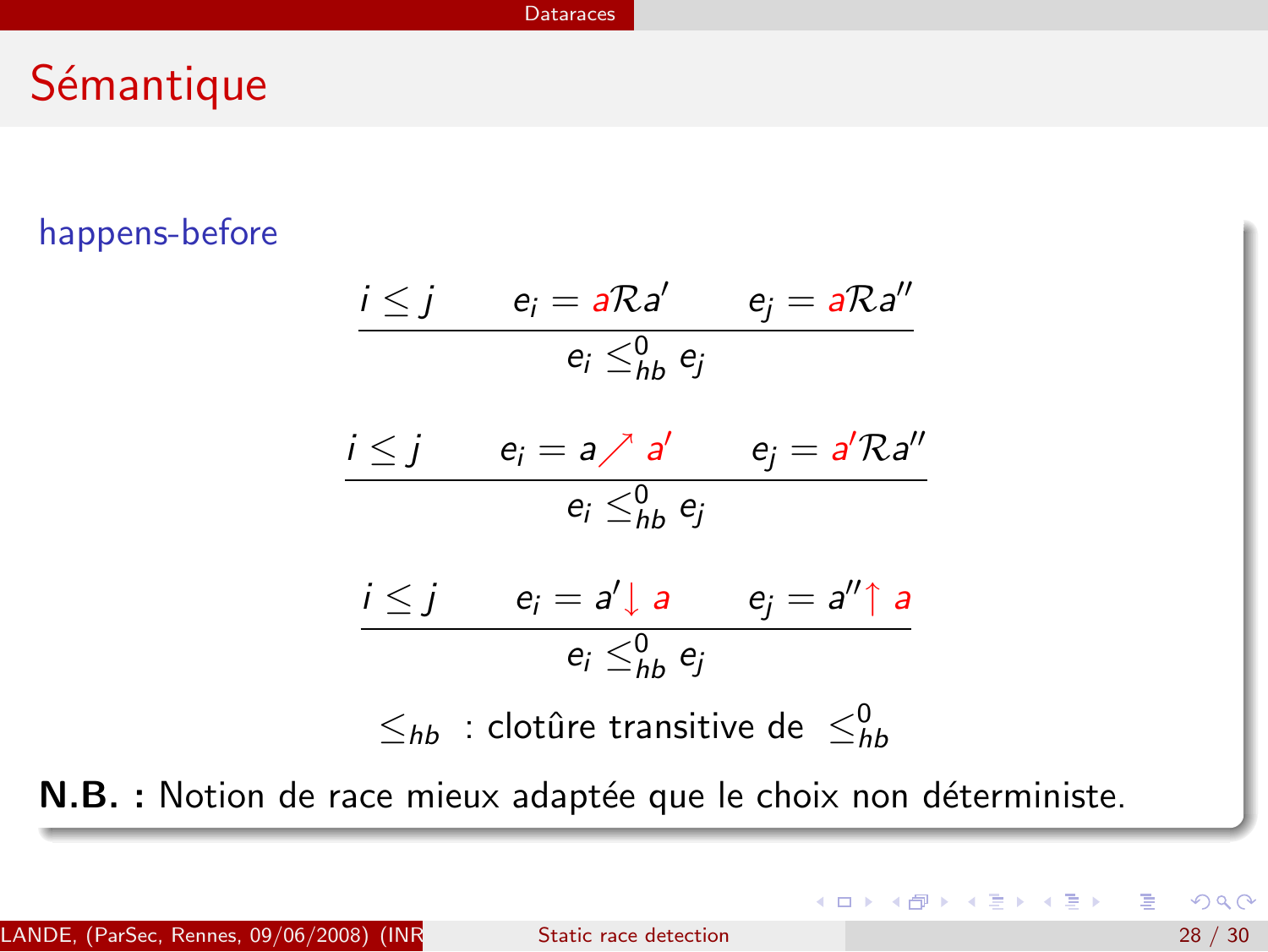#### Elimination

# $F_{\Sigma}(R) = R - \{(B_1, B_2) | P(B_1) \cap P(B_2) \subseteq DR_{\Sigma}(P(A_1) \cup P(A_2))\}$  $\mathsf{sync}(A_i) \{ \dots B_i \dots \}$   $B_i \in \mathsf{Reachable}(A_i)$   $i = 1, 2$

LANDE, (ParSec, Rennes, 09/06/2008) (INR Static race detection  $29/30$ 

イロン イ部ン イ君ン イ君ン 一番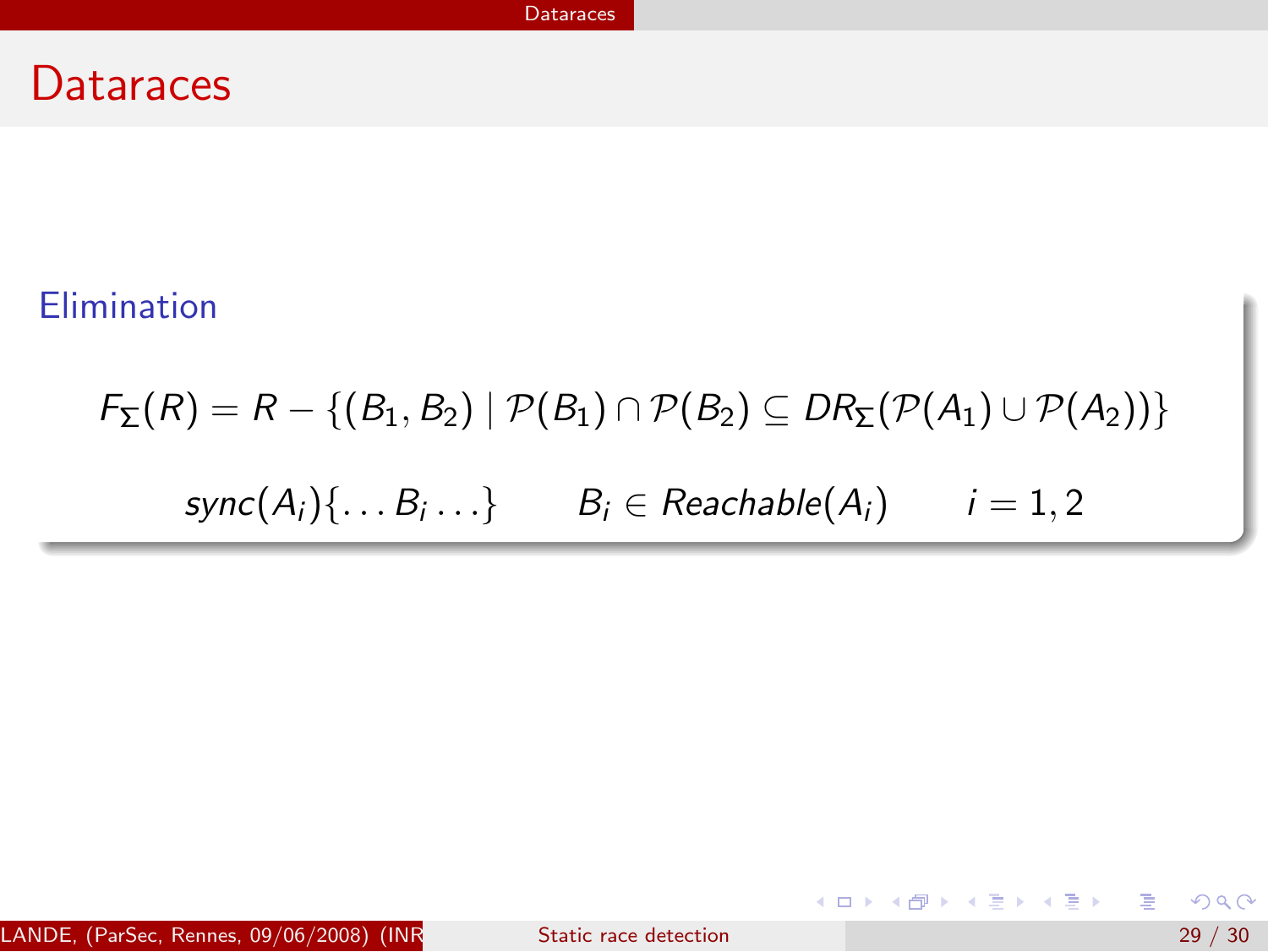## Elimination

$$
F_{\Sigma}(R) = R - \{(B_1, B_2) \mid \mathcal{P}(B_1) \cap \mathcal{P}(B_2) \subseteq DR_{\Sigma}(\mathcal{P}(A_1) \cup \mathcal{P}(A_2))\}
$$
  
 
$$
sync(A_i) \{ \dots B_i \dots \} \qquad B_i \in Reachable(A_i) \qquad i = 1, 2
$$

Correction

$$
Safe(R) \Rightarrow Safe(F_{\Sigma}(R))
$$

LANDE, (ParSec, Rennes,  $09/06/2008$ ) (INR<br>Static race detection 29 / 30

 $2990$ 

重

イロト イ部 トイ活 トイ活 トー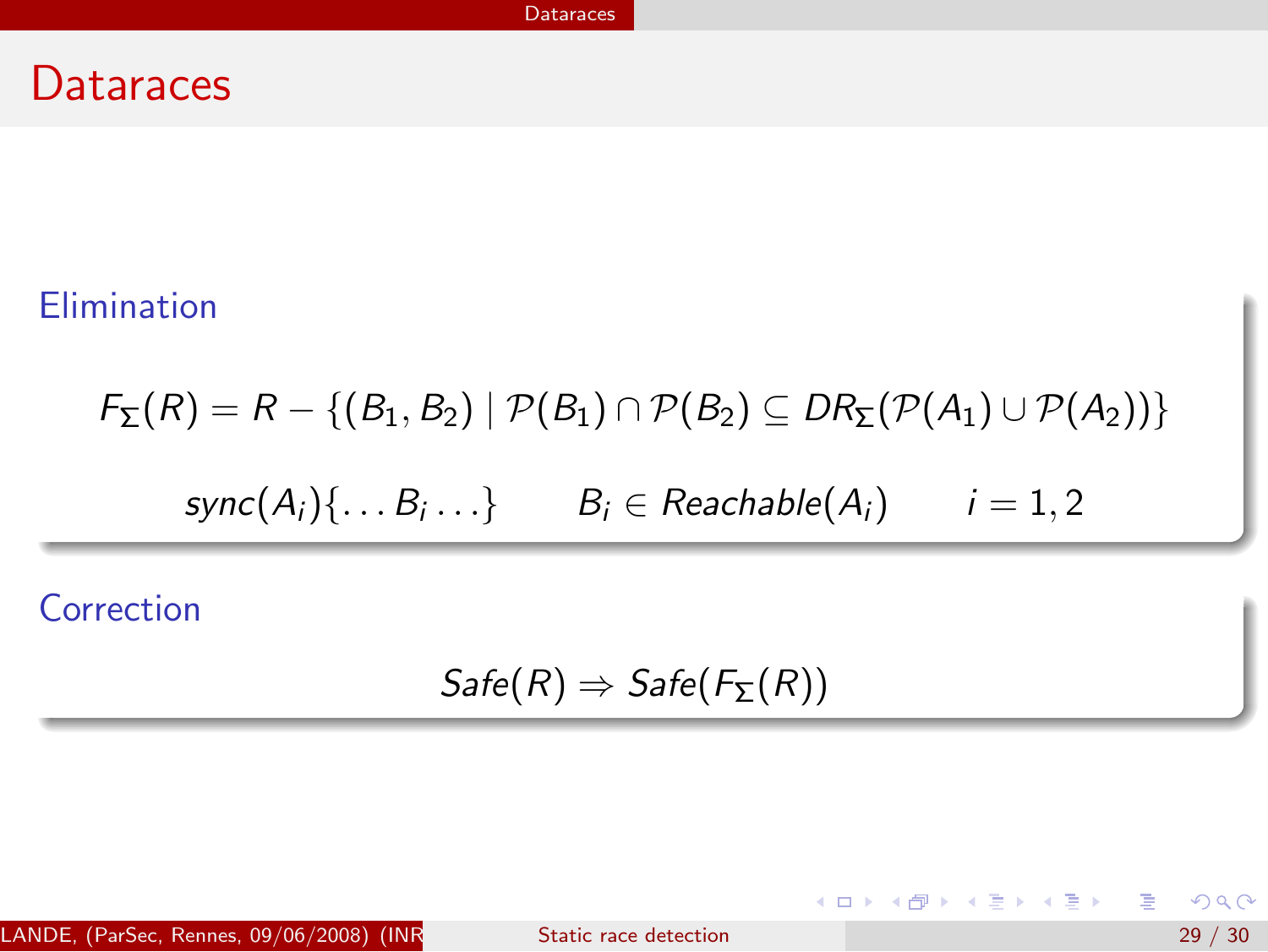**Conclusion** 

## Pour la suite ...

<span id="page-41-0"></span>イロト イ部 トイモト イモト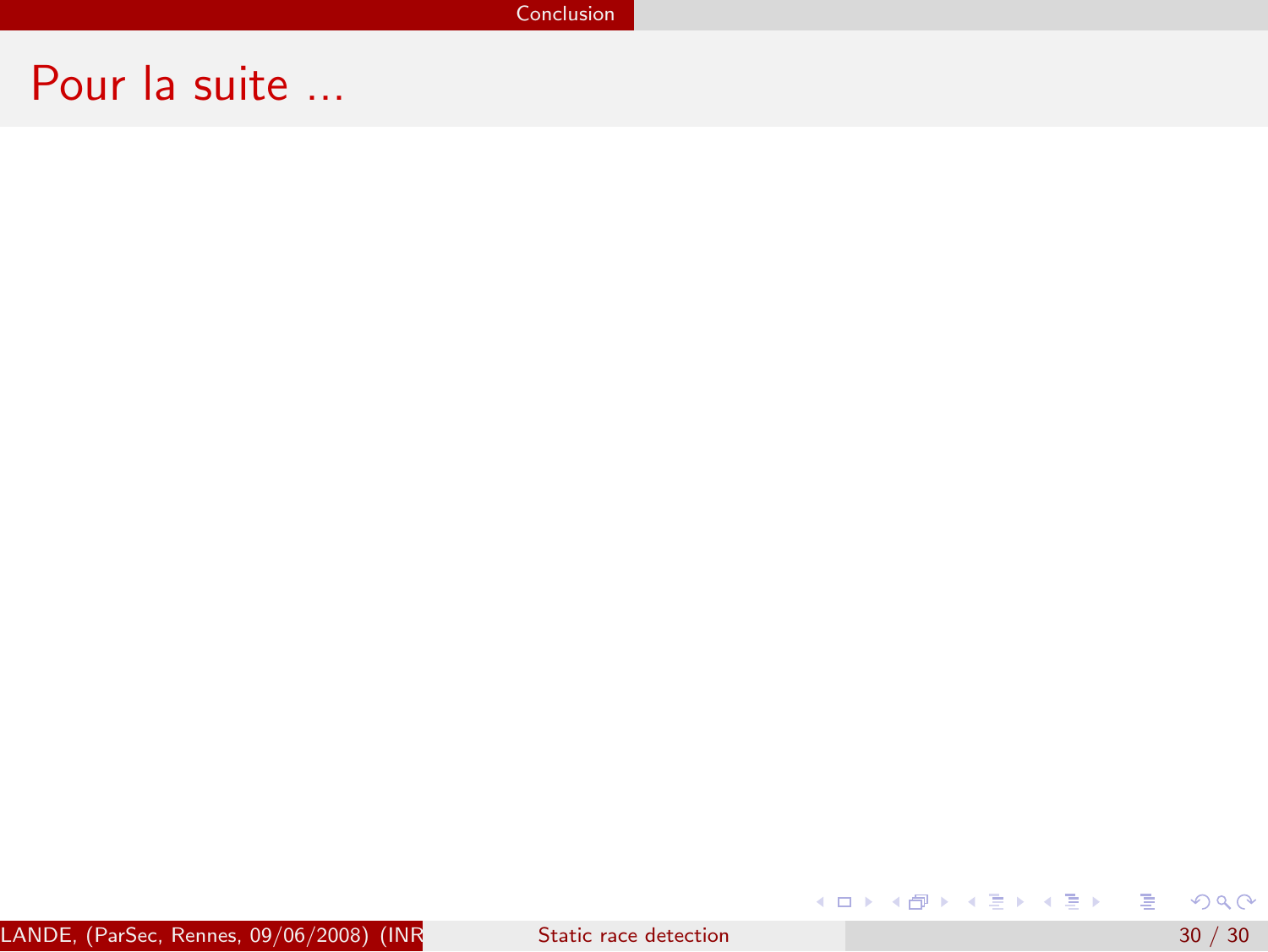#### Activité 1

- Certification Coq (en cours)
- **·** Gérer les autres étapes

÷

イロト イ押ト イラト イラト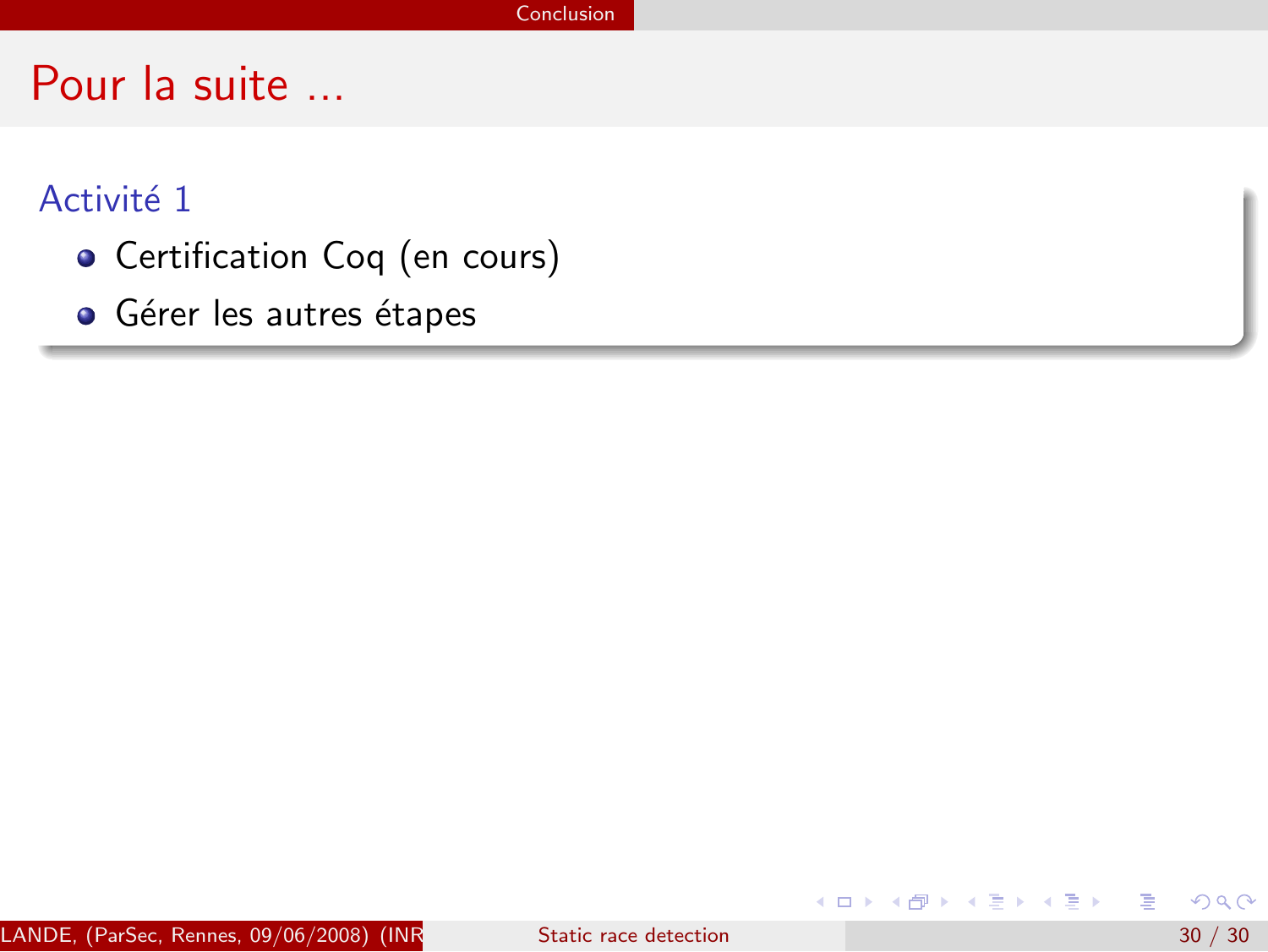#### Activité 1

- Certification Coq (en cours)
- Gérer les autres étapes

#### Activité 2

- Cadre d'interprétation abstraite pour l'analyse de Bytecode Java bien synchronisés (en cours)
	- Null-pointer
	- **•** Points-to
	- **Must-alias**
	- Polyèdres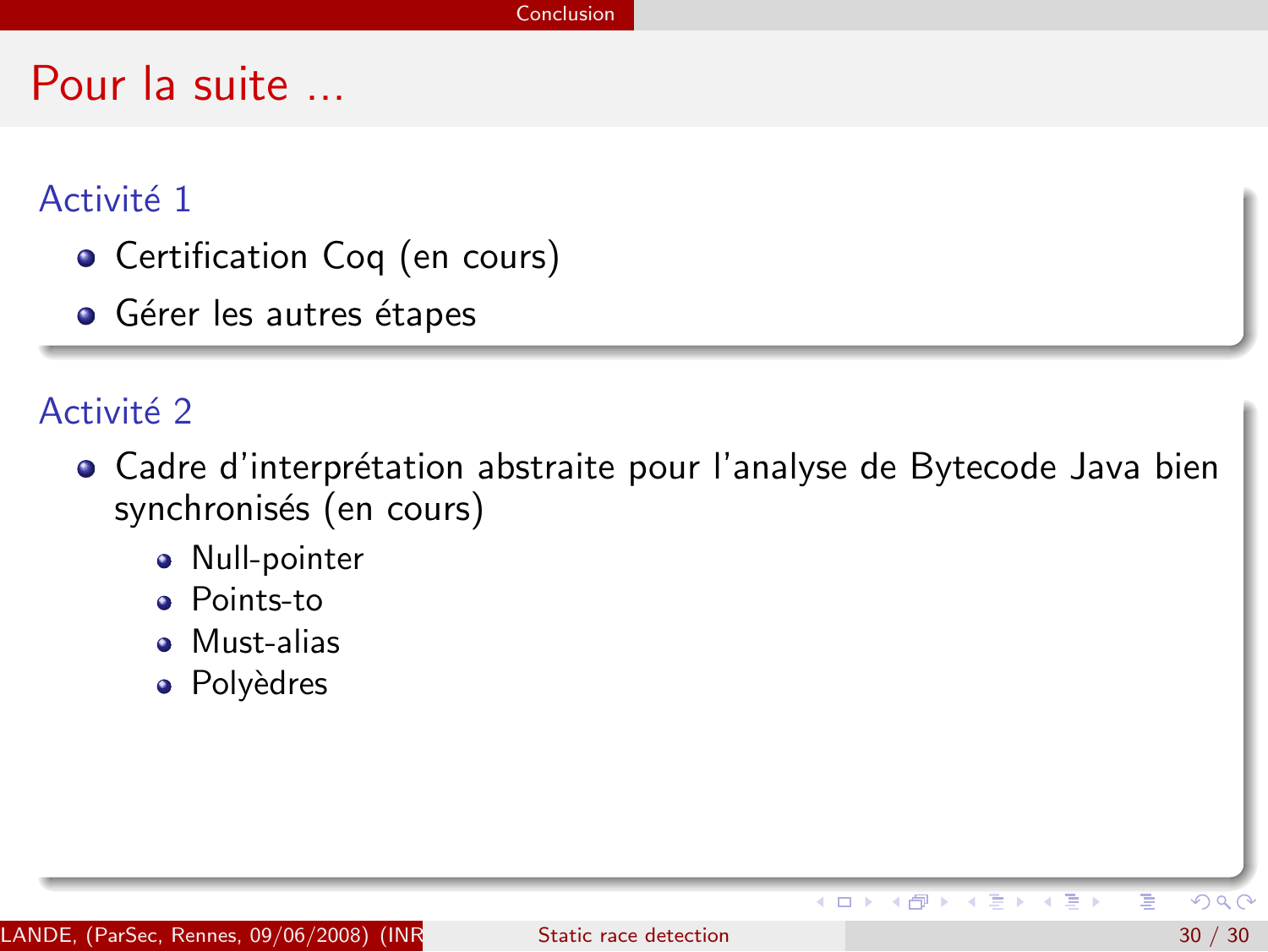#### Activité 1

- Certification Coq (en cours)
- Gérer les autres étapes

#### Activité 2

- Cadre d'interprétation abstraite pour l'analyse de Bytecode Java bien synchronisés (en cours)
	- Null-pointer
	- **•** Points-to
	- **•** Must-alias
	- Polyèdres
- Application à la gestion des ressources MIDP (Extension du papier ESORICS)